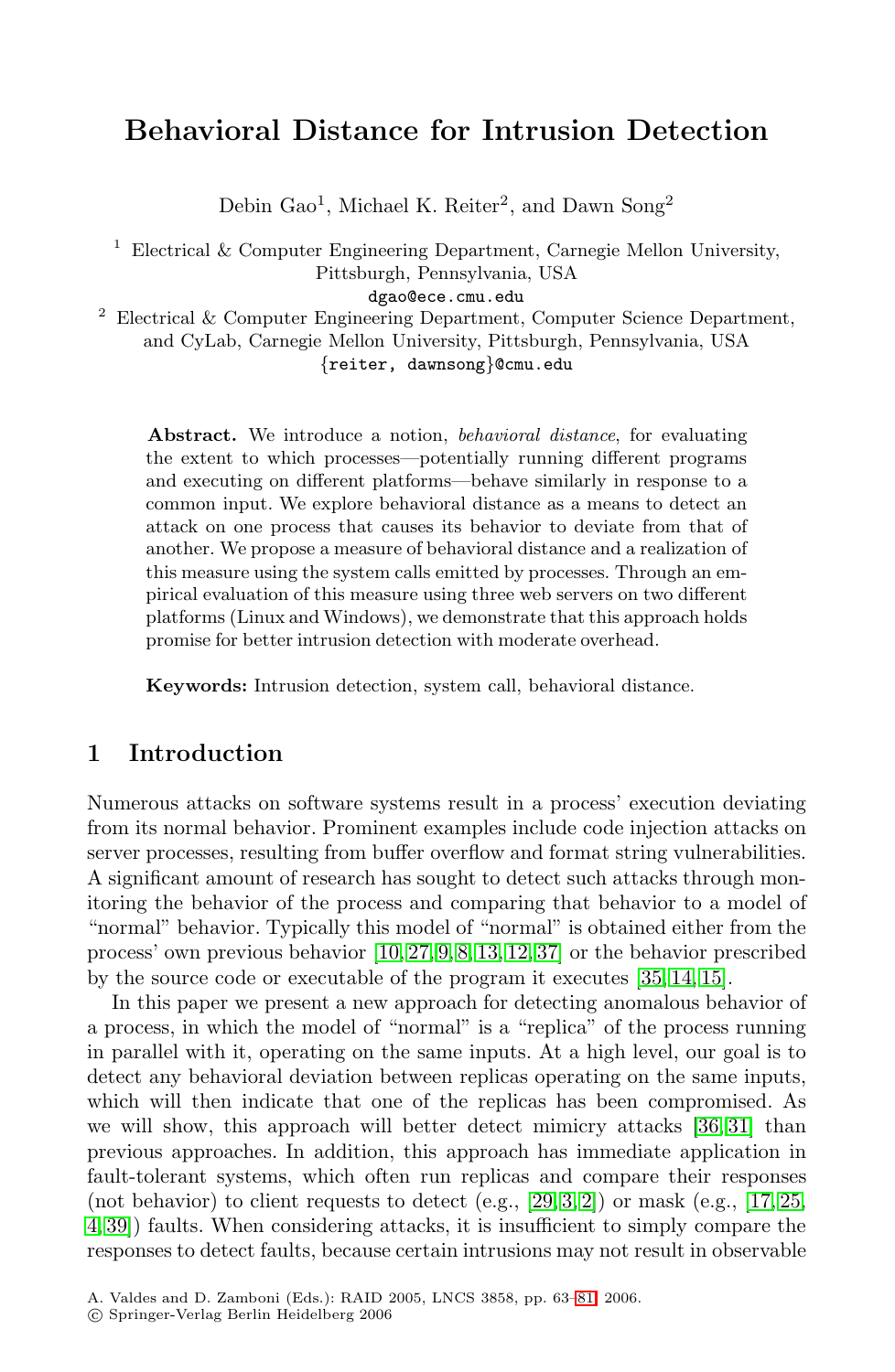deviation in the responses (but may nevertheless go on to attack the interior network, for example). Our method of detecting behavioral deviation between replicas can significantly improve the resilience of such fault-tolerant systems by detecting more stealthy attacks.

Monitoring for deviations between replicas would be a relatively simple task if the replicas were identical. However, in light of the primary source of attacks with which we are concerned—i.e., software faults and, in particular, code injection attacks that would corrupt identical replicas identically—it is necessary that the "replicas" be as diverse as possible. We thus take as our goal the task of measuring the behavioral distance between two diverse processes, be they distinct implementations of the program (e.g., as in *n*-version programming [5]), the same implementation running on different platforms (e.g., one Linux, one Windows), or even distinct implementations on diverse platforms. In this paper, we propose a method to measure behavioral distance between replicas and show that our method can work with competing, off-the-shelf, diverse implementations without modification.

We can measure behavioral distance using many different observable attributes of the replicas. As a concrete example, the measure of "behavior" for a replica that we adopt is the sequence of system calls it emits, since a process presumably is able to affect its surroundings primarily through system calls. Because the replicas are intentionally diverse, even how to define the "distance" between the system call sequences they induce is unclear. When the replicas execute on diverse platforms, the system calls supported are different and not in one-to-one correspondence. When coupled with distinct implementations there is little reason to expect any similarity whatsoever between the system call sequences induced on the platforms when each processes the same request.

<span id="page-1-0"></span>A key observation in our work, however, is that even though the system call sequences might not be similar in any syntactic way, they will typically be correlated in the sense that a particular [sy](#page-1-0)stem call subsequence emitted by one replica will usually coincide with a (but syntactically very different) subsequence emitted by the other replica. These correlatio[ns c](#page-18-5)ould be determined either through static analysis of the replica executables (and the libraries), or by first subjecting the replicas to a battery of well-formed (benign) inputs and observing the system call sequences induced coincidentally. The former is potentially more thorough, but the latter is more widely applicable, being unaffected by difficulties in static analysis of b[inar](#page-18-6)ies for certain platforms<sup>1</sup> or, in the future,

<sup>1</sup> [Fo](#page-18-5)[r e](#page-18-7)xample, the complexity of static analysis on x86 binaries is well documented. This complexity stems from d[iffic](#page-18-5)[ulti](#page-17-6)[es i](#page-18-6)[n co](#page-18-7)de discovery and module discovery [24], with numerous contributing factors, including: variable instruction size (Prasad and Chiueh claim that this renders the problem of distinguishing code from data undecidable [22]); hand-coded assembly routines, e.g., due to statically linked libraries, that may not follow familiar source-level conventions (e.g., that a function has a single entry point) or use recognizable compiler idioms [26]; and indirect branch instructions such as call/jmp reg32 that make it difficult or impossible to identify the target location [24, 22]. Due to these issues and others, x86 binary analysis tools have strict restrictions on their applicable targets  $[24, 18, 26, 22]$ .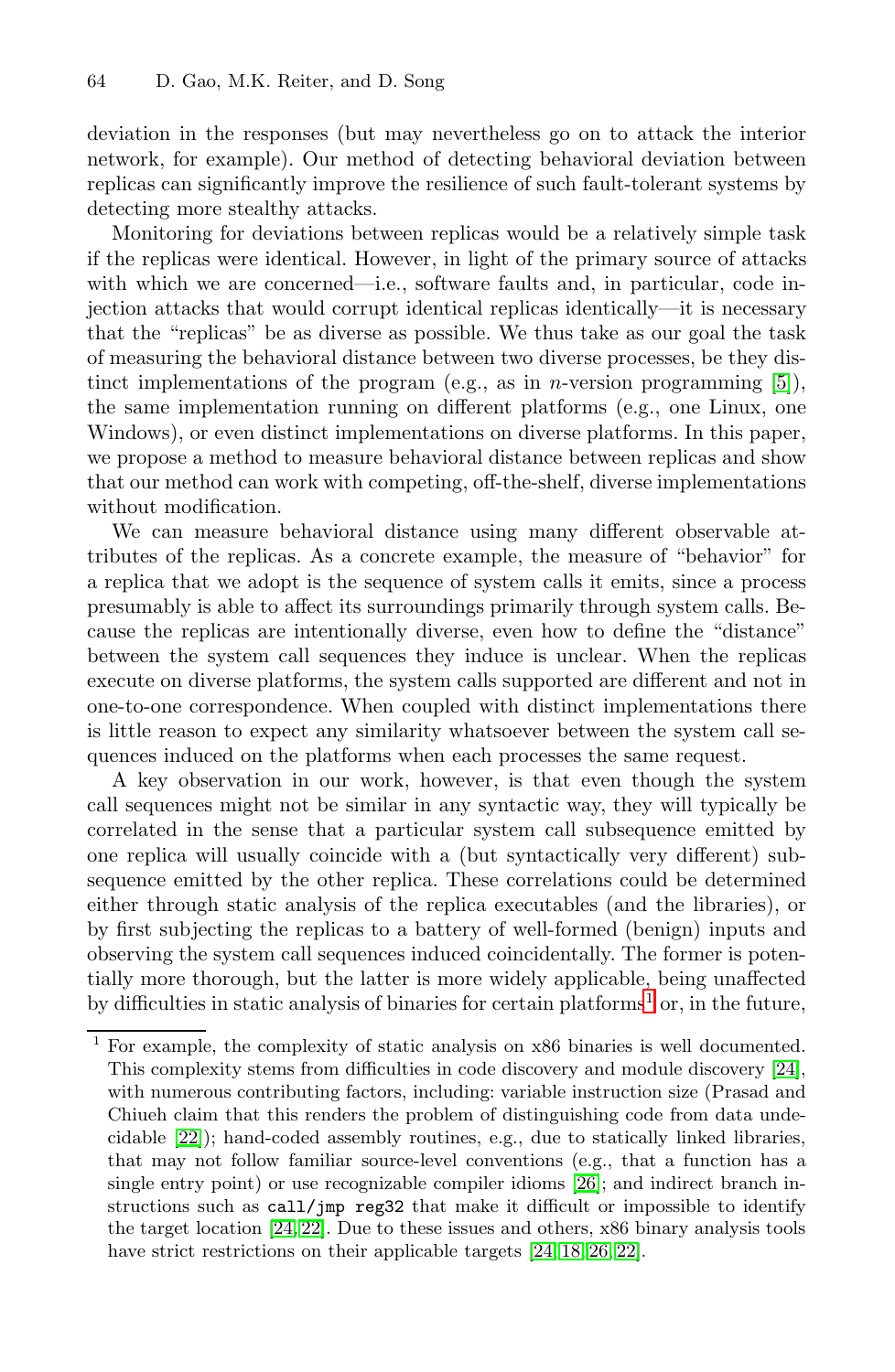of software obfuscated to render static analysis very difficult for the purposes of digital rights management (e.g., [7]). So, we employ the latter method here.

### **1.1 Comparison with Related Work**

Utilizing an intrusion detection system to monitor the system calls of a single (non-replicated) process is a thoroughly explored alternative to the approach we explore here for detecting software faults and code-injection attacks. However, all such techniques of which we are aware are vulnerable to mimicry attacks, whereby code injected by an attacker issues attack system calls within a longer sequence that is consistent with normal behavior of the program [36, 31, 13]. In the same fashion, independent system call monitoring of each of two diverse replicas does not address this problem, provided that the code injected successfully into one replica uses mimicry. However, as we will show, the alternative we consider here, in which replicas are monitored in a coordinated fashion, makes such an attack far more difficult. The reason is that mimi[cry](#page-18-8) of any valid system call sequence on a replica is not sufficient to avoid detection. Rather, to remain undetected, mimicry must induce a system call sequence that is typically observed coincidentally with the sequence emitted by the other, uncorrupted replica.

Viewed more broadly, our approach can be considered a form of intrusion detection that seeks to correlate events from multiple distinct components of a system. Often these events are themselves intrusion detection alerts (e.g., [33, 21]); in contrast, in our approach the events are system calls produced in the course of the system running normally. As such, our work bears a conceptual similarity to other efforts that correlate seemingly benign events across multiple systems to identify intrusions (e.g.,  $[30, 6, 38]$ ). However, we are unaware of any that demonstrate this capability at the system call level.

### **1.2 Contributions**

In this paper we introduce the notion of behavioral distance for intrusion detection, and detail the design, implementation and performance of a system for dynamically monitoring the behavioral distance of diverse replicas. We detail our measure of behavioral distance and our method for divining the correlated system call subsequences of two replicas. We show through empirical analysis with three different **http** server implementations and two different platforms (Linux and Windows) that thresholds for behavioral distance can typically be set so as to induce low false positive (i.e., false alarm) rates while detecting even a minimal attack consisting of merely an open and a write—even if the attacker knows that our defense is being used. Moreover, the false alarm rate can be further reduced in exchange for some possibility of an attack going undetected (a false negative), though we believe that this tradeoff can be tuned to detect the richer attacks seen in practice with virtually no false alarms. Perhaps more importantly, as a first step in analyzing the behavioral distance of diverse implementations and platforms, we believe this work can lay the framework for future research to improve this tradeoff further.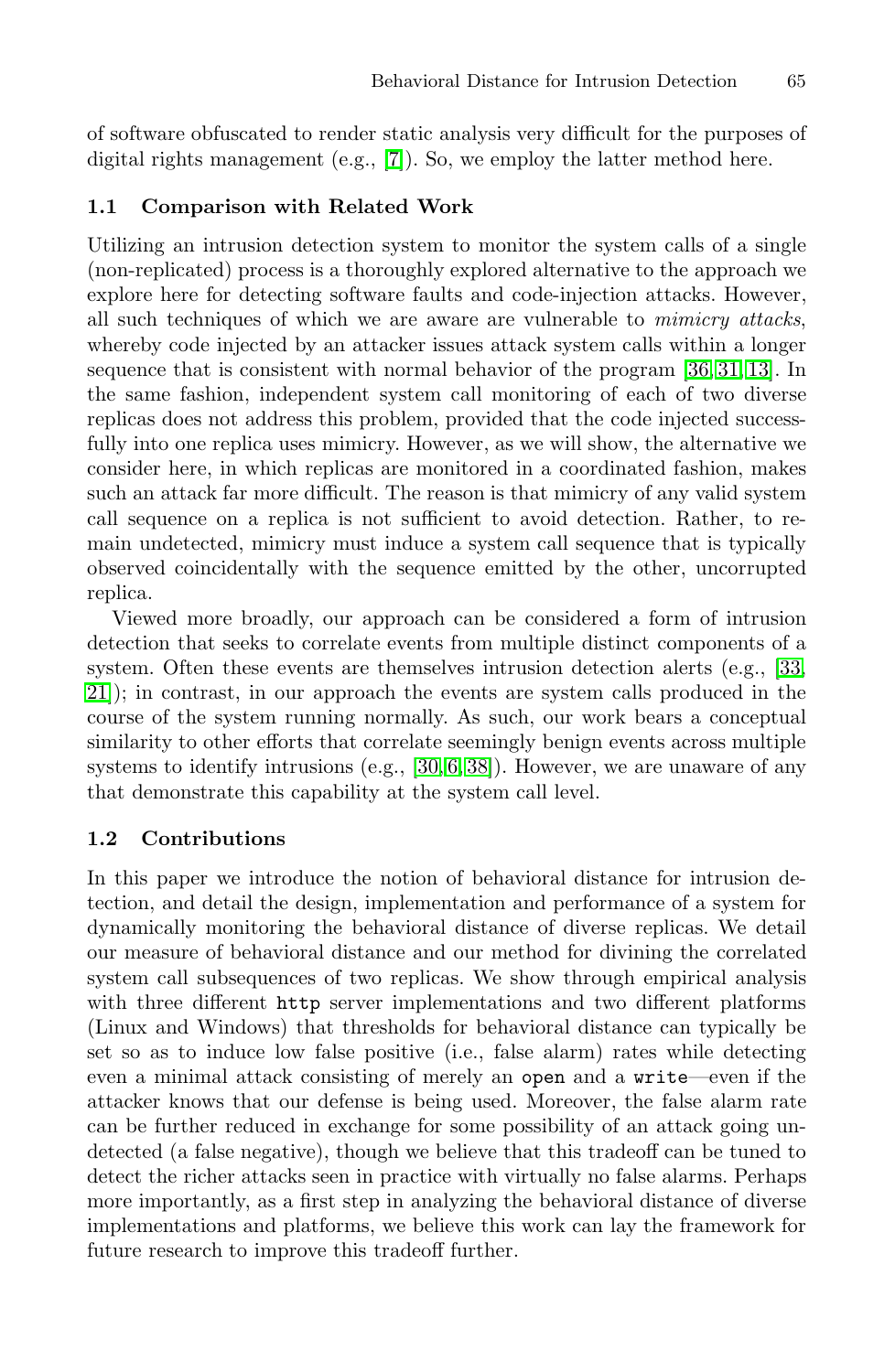# **2 The Problem**

The behavioral distance that we define should detect semantic similarity/difference when replicas process the same input. That is, provided that replicas process responses in the same way semantically, the behavioral distance should be small. However, because the two replicas may be constructed differently and may run on different operating systems, the two execution traces will naturally differ syntactically. To bridge this apparent discrepancy, we use the fact that since the replicas process the same input, during normal program execution the two syntactically-different executions should represent the same semantic action.

So, our problem is as follows: let  $s_1$  and  $s_2$  denote sequences of observed behaviors of two replicas, respectively. We need to define (and train) a distance measure  $Dist(s_1, s_2)$  that returns a small value when the replicas operate semantically similarly, and returns a large value when they semantically diverge. The quality of the distance measure function Dist() directly impacts the false positive and false negative rates of the system.

To the best of our knowledge, the problem of developing an accurate behavioral distance measure for detecting software faults and intrusions has not been studied before. Some techniques have been developed to evaluate the semantic equivalence of two sequences of program instructions, though these techniques are difficult to scale to large programs. Also, the problem of semantic equivalence is different from the behavioral distance problem that we study here, since diverse replicas may not behave in exactly the same way. We thus believe we are the first to pose an[d](#page-17-7) [e](#page-17-7)[xpl](#page-18-9)[or](#page-17-8)[e](#page-17-9) [t](#page-17-9)[his](#page-17-10) [pro](#page-17-11)[ble](#page-18-10)[m.](#page-18-0) [We](#page-17-0) [als](#page-17-1)o believe that research on this topic could lead to other applications.

There are many ways to monitor the "behavior" of a process. For example, one could look at sequence of instructions executed, or patterns in which process's internal states change. In this paper, we propose a specific measure for behavioral distance, by using system call sequences emitted by processes. A system call is a service provided by the operating system and has been used in many intrusion/anomaly detection systems [10, 27, 9, 8, 13, 12, 37, 35, 14, 15]. It is a reliable way of monitoring program behavior because in most modern operating systems, a system call is the only way for user programs to interact with the operating system. Also, system calls are natural places to intercept a program and perform monitoring, since system calls often require a context switch. Thus, system call monitoring could introduce lower overhead than intercepting the program at other points for monitoring.

# **3 Behavioral Distance Using System Call Sequences**

In this section, we describe how we construct the behavioral distance measure using system call sequences. The goal is to design a quantitative measure such that system call sequences resulting from the same/similar behavior on replicas will have a small "distance" value, and system call sequences resulting from different behavior will have a large "distance" value. As pointed out in Section 1,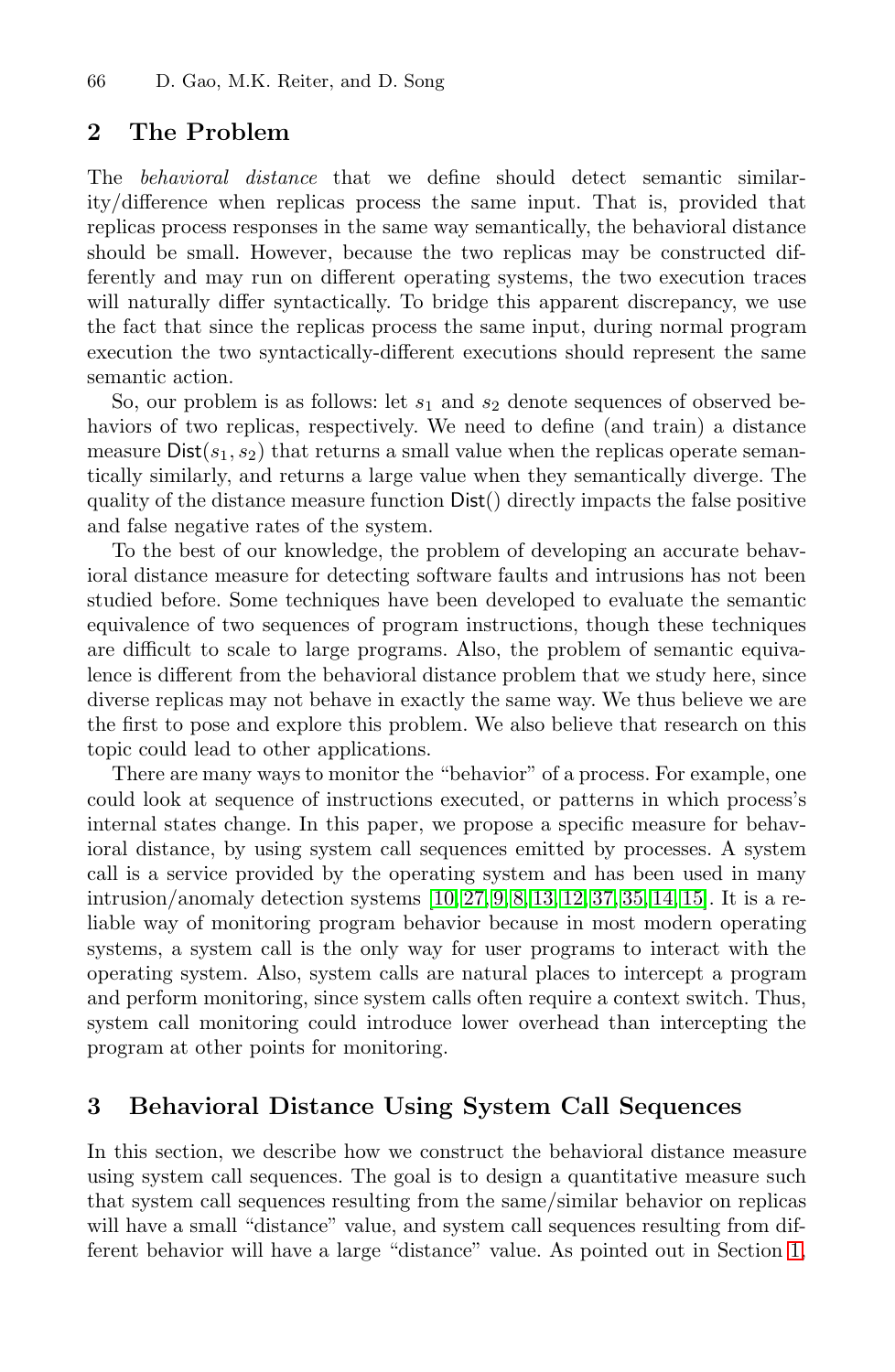our objective is to develop such a distance measure without analyzing the program source code or executable, i.e., t[he](#page-4-0) distance measure function  $Dist(s_1, s_2)$  is defined by first subjecting the server replicas to a battery of well-formed (benign) requests and observing the system call sequences induced.

#### **3.1 Overview**

Defining such a behavioral distance measure based on system call sequences is non-trivial. A system call observed is simply an integer, which is the system call ID used in the operating system and carries little meaning.<sup>2</sup> The two replicas may run on two different operating systems such as Linux and Windows; therefore the same system call ID is likely to mean very different things on two different operating systems. However, because the replicas process the same request and generate the same response, there is a strong correlation on the semantics of the system call sequences made by the replicas. Thus, we can evaluate the behavioral distance by identifying the semantic correspondence of the syntactically unrelated system call sequences.

The sequence of system calls made by a replica can be broken into subsequences of system calls, which we call *system call phrases*. A system call phrase is a subsequence of system calls that frequently appear together in program executions, and thus might correspond to a specific task on the operating system or a basic block in the program's source code. If we can learn the correspondence between these phrases, i.e., phrases on two replicas that perform the same/similar task, we can then break sequences of system calls into phrases, and compare the corresponding phrase[s to](#page-10-0) find the behavioral distance. A large behavioral distance indicates an attack or a fault on one of the replicas.

Motivated by the above intuition, we propose to calculate the behavioral distance as follows. We first obtain a distance table, which indicates the distance between any two system call phrases from two replicas. Ideally, the distance associated with two phrases that perform the same task is low, and otherwise is high. Next, we break system call sequences  $s_1$  and  $s_2$  into sequences of system call phrases. (Details are covered in Section 3.5.) The two sequences may have different numbers of phrases, and the corresponding phrases (those that perform similar tasks) might not be at the same location in the two sequences. We handle this problem by inserting insertion/deletion phrases (denoted as I/D phrases or  $\sigma$  in the following sections) to obtain two equal-length sequences of phrases  $\langle s_{1,1},\ldots,s_{1,n}\rangle$  and  $\langle s_{2,1},\ldots,s_{2,n}\rangle$ . We then look up the distances between the corresponding phrases in the distance table and compute the behavioral distance as the [sum](#page-17-12) of these distances:  $\sum_{1 \leq i \leq n} \text{dist}(s_{1,i}, s_{2,i}).$ 

<span id="page-4-0"></span>In the rest of this section, we first explain more formally how we calculate the behavioral distance, and then describe how we obtain the distance table through learning. Finally we briefly explain how we identify the system call phrases by pattern extraction.

We could consider the arguments to system calls as well, which would supply additional information (e.g., [16]). However, we leave this to future work.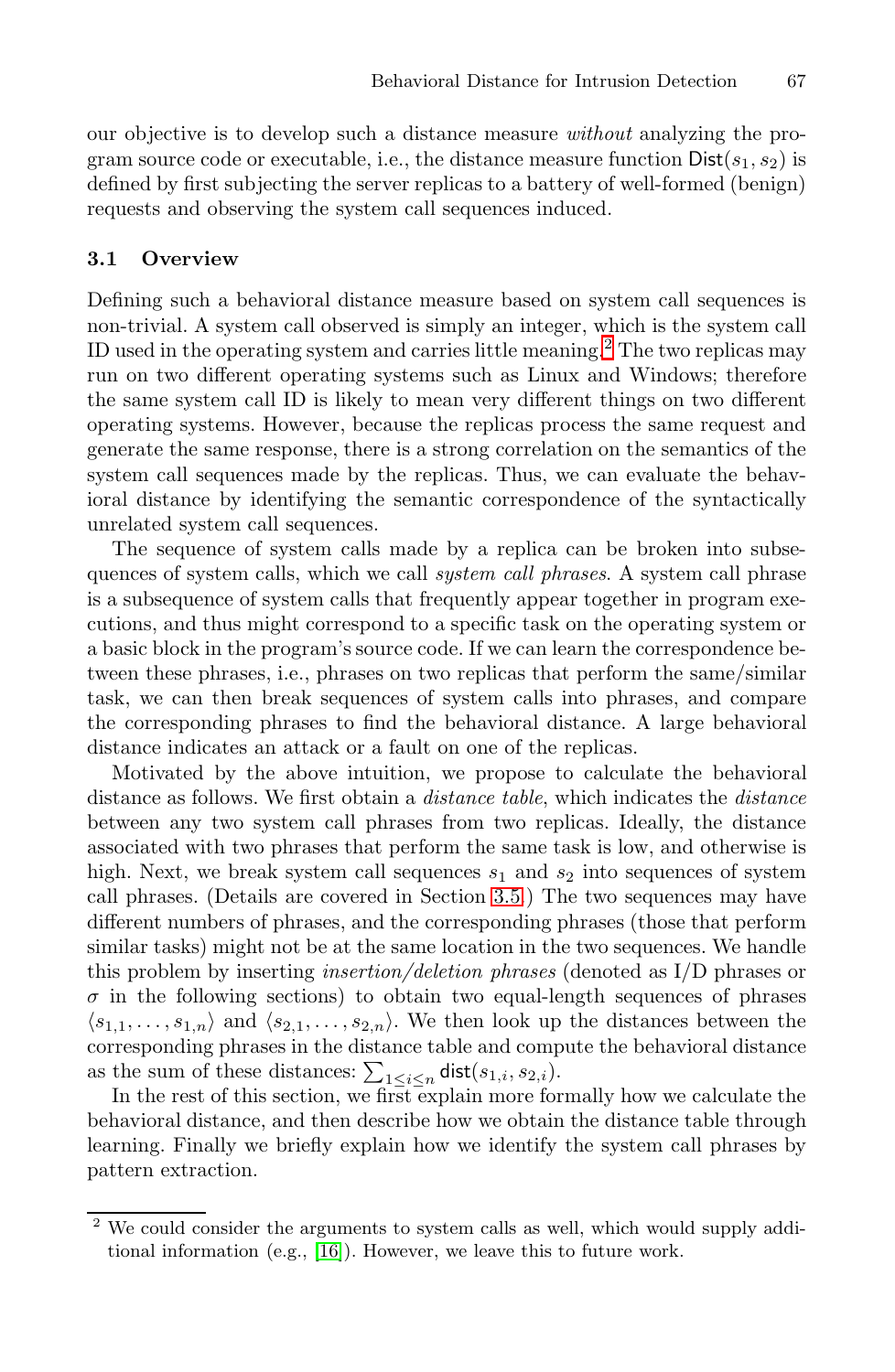### **3.2 Behavioral Distance Calculation**

In this subsection, we first give the intuition behind our approach by explaining a related problem in molecular biology and evolution. We then formally define our behavioral distance calculation.

A related problem to behavioral distance has be[en s](#page-18-11)tudied in molecular biology and evolution. Roughly speaking, the problem is to evaluate evolutionary change between DNA sequences. When two DNA sequences are derived from a common ancestral sequence, the descendant sequences gradually diverge by changes in the nucleotides. For example, a nucleotide in a DNA sequence may be substituted by another nucleotide over time; a nucleotide may also be deleted or a new nucleotide can be inserted.

To evaluate the evolutionary change between DNA sequences, Sellers [28] proposed a distance measure called evolutionary distance[, b](#page-5-0)y counting the number of nucleotide changes (including substitutions, deletions a[nd i](#page-17-13)nsertions) and summing up the corresponding distances of substitutions, deletions and insertions. The calcu[lati](#page-18-11)on is easy when nucleotides in the two sequences are aligned properly, i.e., corresponding nucleotides are at the same location in the two sequences. However, it becomes complicated when there are deletions and/or insertions, because the nucleotides are misaligned. Therefore, the correct alignment needs to be found by inferring the locations of deletions and insertions. Figure 1 shows an example with two nucleotide sequences and a [po](#page-6-0)ssible alignment scheme [20].

Our behavioral distance calculation is inspired by the evolutionary distance method proposed by Sellers [28], where the evolutionary distance is calculated as the sum of the costs of substitutions, deletions and insertions. In behavioral distance calculations, we also have the "misalignment" problem. Misalignments between system call phrases are mainly due to the diverse implementations or platforms of the replicas. For example, the same task can be performed by different numbers of system call phrases on different replicas. Figure 2 shows an example with two sequences of system call phrases observed when two replicas are processing the same request. Due to implementation [diff](#page-7-0)erences,  $s_2$  has an extra system call phrase  $idle_2$  which does not perform any critical operation.

<span id="page-5-0"></span>To calculate the behavioral distance, we thus need to perform an alignment procedure by inserting I/D phrases (inserting an I/D phrase in one sequence is equivalent to deleting a corresponding phrase from the other sequence) so that system call phrases that perform similar tasks will be at the same position in the two aligned sequences. Given a "proper" alignment, we can then calculate the sum of the distances between the phrases at the same position (Section 3.3

| Original Sequence | Aligned Sequence |
|-------------------|------------------|
| ATGCGTCGTT        | ATGC-GTCGTT      |
| ATCCGCGAT         | $AT-CCG-CGAT$    |

**Fig. 1.** Example of two nucleotide sequences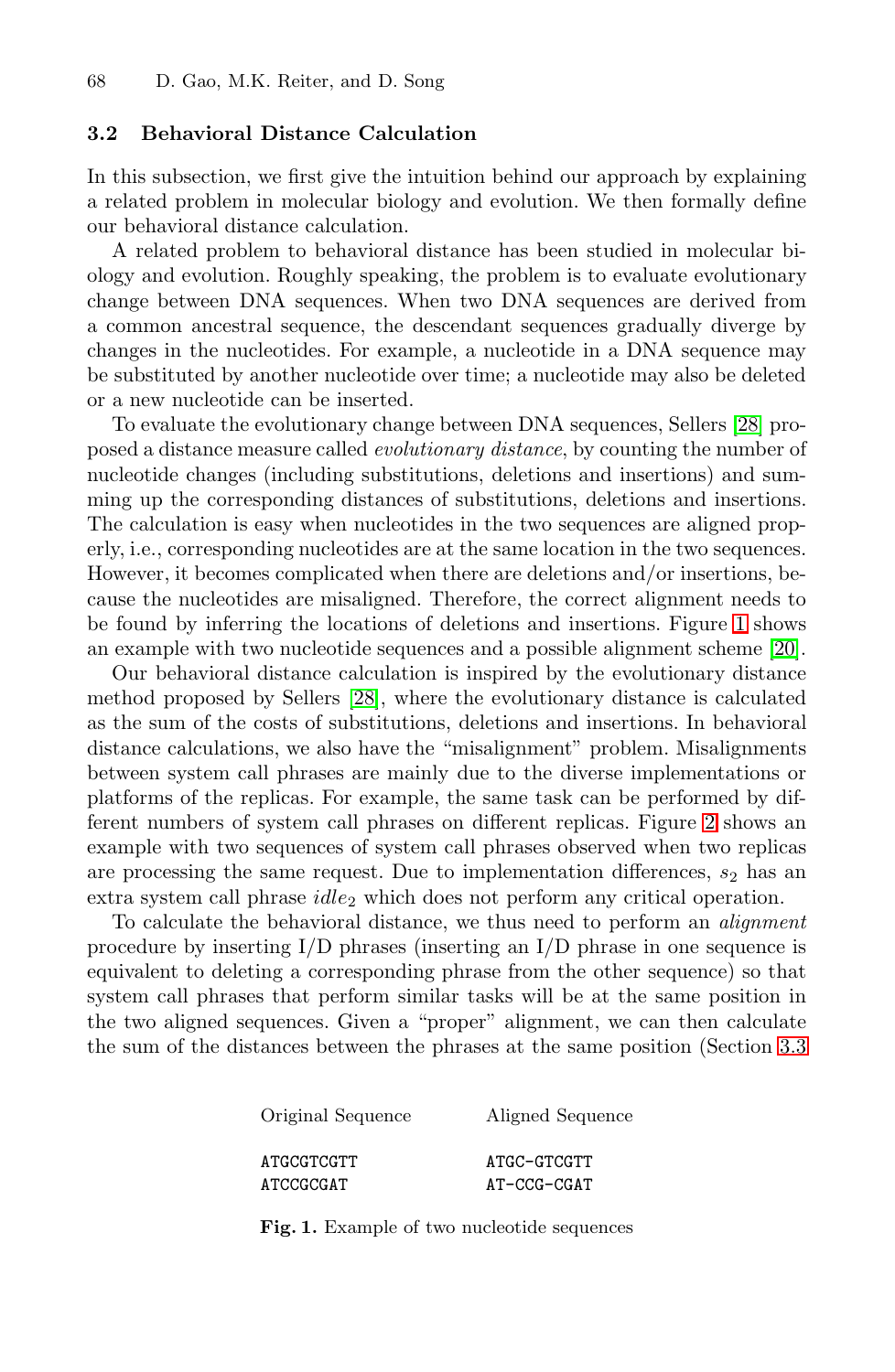$$
s_1 = \langle open_1, read_1, write_1, close_1 \rangle
$$
  

$$
s_2 = \langle open_2, read_2, idle_2, write_2, close_2 \rangle
$$

#### **Fig. 2.** Example of system call sequences observed on two replicas

<span id="page-6-0"></span>discusses how we obtain the distances between any two phrases) in the two sequences and use this sum as the behavioral distance.

Given a pair of misaligned system call sequences, there are obviously more than one way of inserting I/D phrases into the sequences. Different ways of inserting them will result in different alignments and hence different behavioral distances between the t[wo s](#page-7-0)equences. What we are most interested in here is to find the behavioral distance between two sequences when the phrases are aligned "properly", i.e., when phrases that perform similar tasks are aligned to each other. Although it is not clear how to find such an alignment for any given pair of sequences, we know that the "best" alignment should result in the smallest behavioral distance between the two sequences, among all other ways of inserting I/D phrases, because phrases that perform similar tasks have a low behavioral distance, as explained in Section 3.3. Therefore, we consider different alignments and choose the one that results in the smallest as the behavioral distance between the two sequences.

Assume th[at a](#page-11-0) sequence of system calls s is given in the form of a sequence of system call phrases. Let  $prs(s)$  denote the number of system call phrases in the sequence. Given two sequences  $s_1$  and  $s_2$ , we define  $\text{Ext}(s_i, n)$  as the set of sequences obtained by inserting  $n - prs(s_i) I/D$  phrases into  $s_i$ , at any locations  $(i \in \{1,2\})$ .  $n = f_1(\text{prs}(s_1), \text{prs}(s_2))$  is the length of the extended sequences after inserting I/D phrases. In order to give more flexibility in the phrase alignments,  $f_1()$  ensures that  $n > \max(\text{prs}(s_1), \text{prs}(s_2))$ . (The definition of  $f_1()$  used in our experiments is shown in Section 3.6.)

We define the *behavioral distance* between two system call sequences  $s_1$  and  $s_2$  as

$$
\text{Dist}(s_1,s_2) = \min_{s_1',s_2'} \sum_{i=1}^n \text{dist}(s_{1,i}',s_{2,i}')
$$

where

$$
s'_1 \in \text{Ext}(s_1, n)
$$
  
\n
$$
s'_2 \in \text{Ext}(s_2, n)
$$
  
\n
$$
s'_{1,i}
$$
 is the  $i^{th}$  phrase in  $s'_1$   
\n
$$
s'_{2,i}
$$
 is the  $i^{th}$  phrase in  $s'_2$ .

The minimum is taken over all possible values of  $s'_1$  and  $s'_2$ , dist() is the entry in the distance table, which defines the distance between any two phrases from the two replicas. (Section 3.3 discusses how we obtain the distance table. Here we assume that the distance table is given.)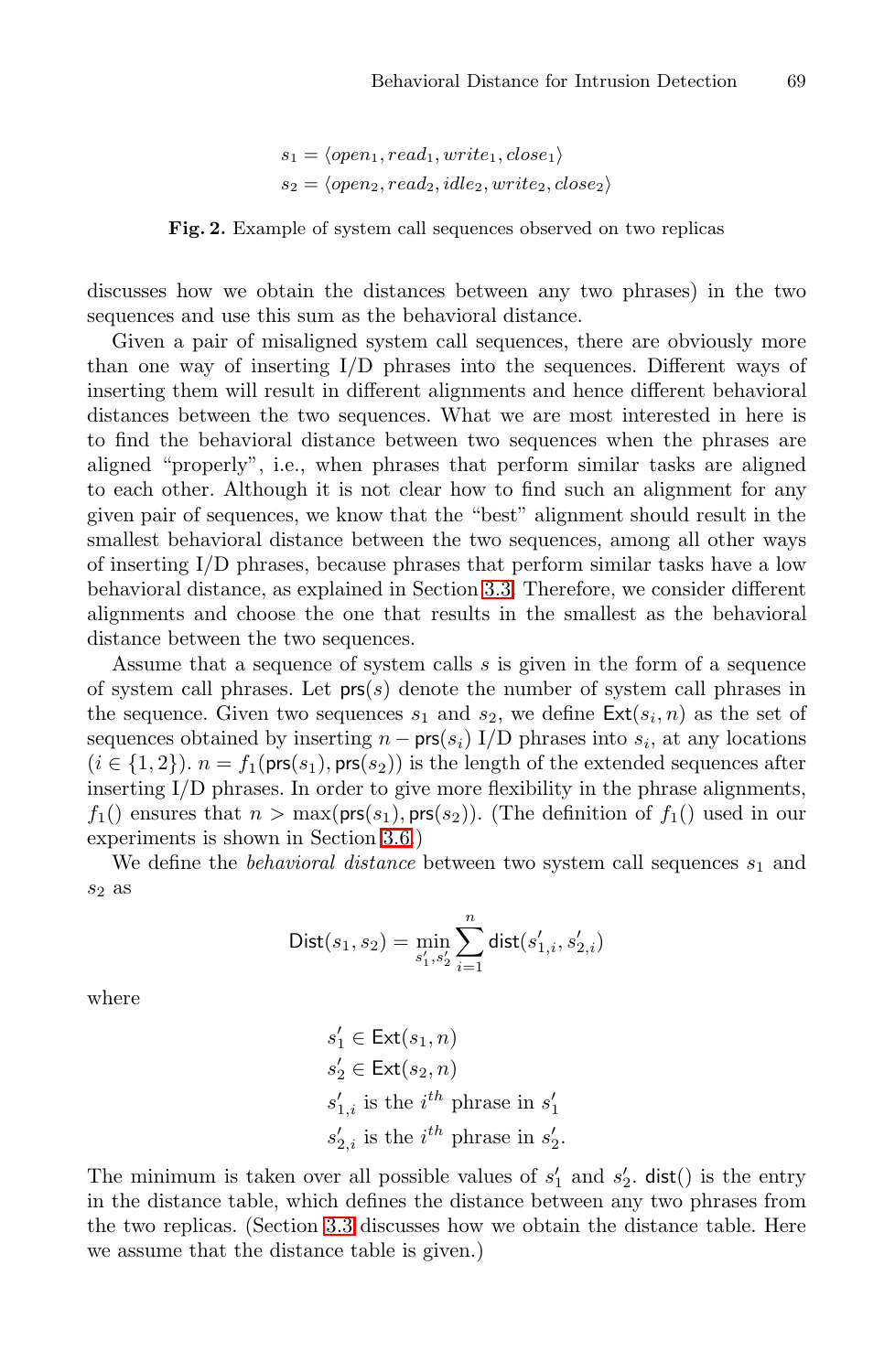<span id="page-7-0"></span>For example, in the case where each phrase is of length one, the calculation of  $Dist(s_1, s_2)$  from the example in Figure 2 may indicate that the minimum is obtained when

$$
s'_1 = \langle open_1, read_1, \sigma, write_1, close_1 \rangle
$$
  

$$
s'_2 = \langle open_2, read_2, idle_2, write_2, close_2 \rangle.
$$

#### **3.3 Learning the Distance Table**

The calculation of behavioral distance shown in Section 3.2 assumes that the distances between any two system call phrases are known. In this subsection, we detail how we obtain the distance table by learning. To make the explanations clearer, we assume that the two replicas are running Linux and Microsoft Windows<sup>3</sup> operating systems.

One way to obtain the distance table is to analyze the semantics of each phrase and then manually assign the distances according to the similarity of the semantics. There are several difficulties with this approach. First, this is labor intensive. (Note t[ha](#page-0-0)t the set of system call phrases is likely to be different for different programs.) Second, the information may not be available, e.g., most system calls are not documented in Windows. Third, even if they are well documented, e.g., as in Linux, the distances obtained in this way will be general to the operating system, and might not be able to capture any specific features of the program running on the replicas.

Instead, we propose an automatic way for deriving the distance table by learning. As pointed out in Section 1, our objective is to find the correlation between system call phrases by first subjecting the server replicas to a battery of well-formed (benign) requests and observing the system calls induced. We use the pairs of system call sequences (i.e., system call sequences made by the two replicas when processing the same request) in the training data to obtain the distance table, which contains distances between any two system call phrases observed in the training data. To do that, we first initialize the distance table, and then run a number of iterations to update the entries in the distance table. The iterative process stops when the distance table converges, i.e., when the distance values in the table change by only a small amount for a few consecutive iterations. In each iteration, we calculate the behavioral distance between any system call sequence pairs in the training data (using the modified distance values from the previous iteration), and then use the results of the behavioral distance calculation to update the distance table. We explain how we initialize and update the distance table in the following two subsections.

**Initializing the Distance Table.** The initial distance values in the distance table play an important role in the performance of the system. Improper values

<sup>3</sup> System calls in Microsoft Windows are usually called native API or system services. In this paper, however, we use the term "system call" for both Linux and Microsoft Windows for simplicity.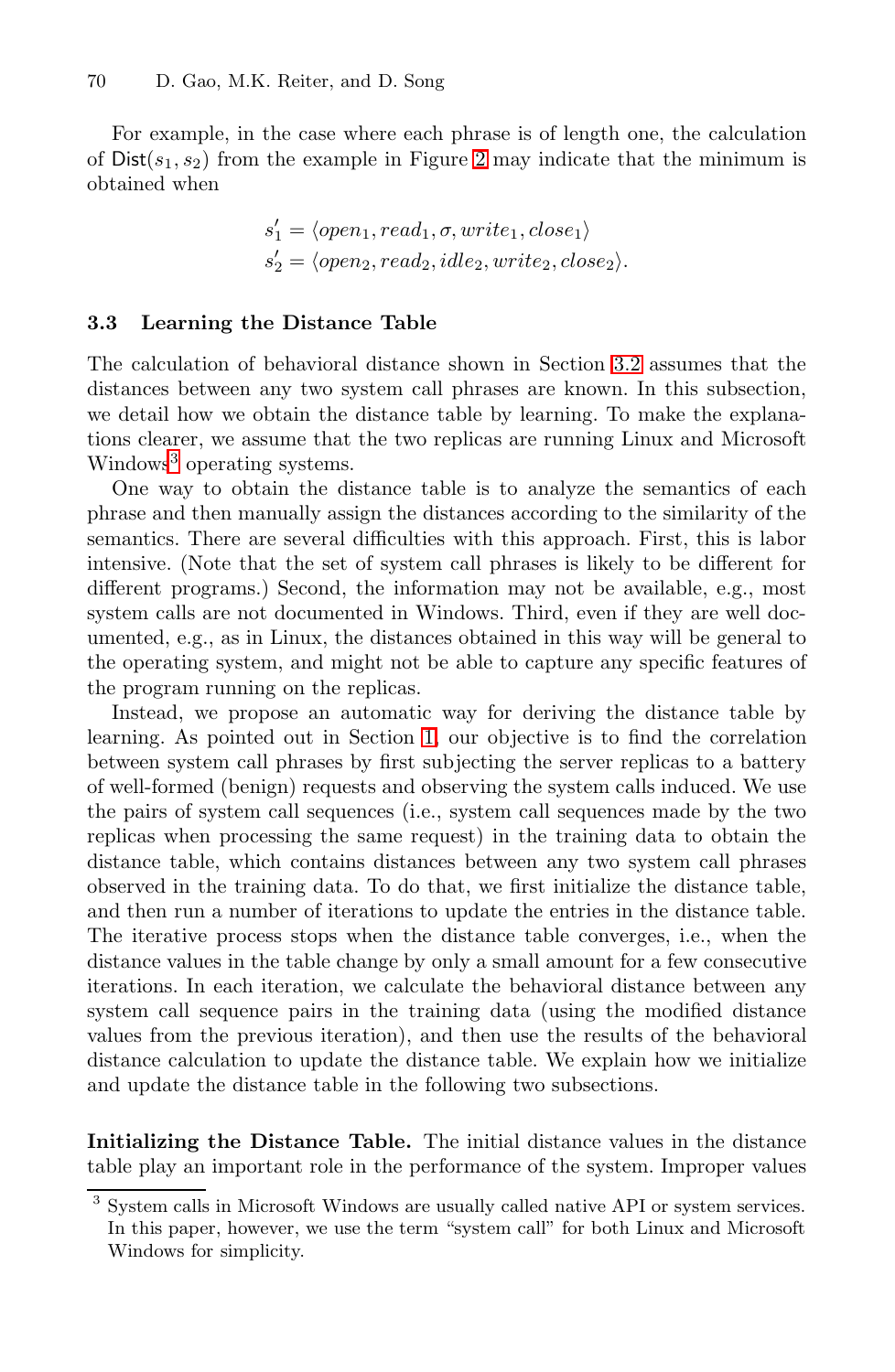might result in converging to a local minimum, or slower convergence. We introduce two approaches to initialize these distances. We use the first approach to initialize entries in the distance table that involve system calls for which we know the behavior, and use the second approach for the rest. Intuitively, distance between phrases that perform similar tasks should be assigned a small value.

The First Approach. The first approach to initialize these distances is by analyzing the semantics of individual system calls in Linux and Windows. We first assign similarity values to each pair of system calls in Linux and Windows. Let  $C^L$  and  $C^W$  be the set of system calls in Linux and Windows, respectively. We analyze each Linux system call and Windows system call and assign a value to  $\mathsf{sim}(c^L_i, c^W_j),$  where  $c^L_i \in C^L$  for all  $i \in \{1, 2, \ldots, |C^L|\}$  and  $c^W_j \in C^W$  for all  $j \in \{1, 2, \ldots, |C^W|\}$ . System calls that perform similar functions are assigned a small similarity value. We then initialize the distances between two system call phrases based on these similarity values.

Let  $P^L$  and  $P^W$  be the set of Linux system call phrases and Windows system call phrases observed, respectively. We would like to calculate  $\textsf{dist}(p_i^L, p_j^W)$ , i.e., the distance between two phrases where  $p_i^L \in P^L$  and  $p_j^W \in P^W$ . (Let  $\mathsf{dist}_0(p_i^L, p_j^W)$  denote the initial distance.) We use  $\mathsf{len}(p)$  to denote the number of system calls in a phrase  $p$ .  $\textsf{dist}_0(p_i^L, p_j^W)$  can now be calculated as

$$
\begin{aligned} &{\sf dist}_0(p_i^L, p_j^W) \\ =&f_2\left(\{\textsf{sim}(p_{i,k}^L, p_{j,l}^W) \mid k \in \{1, 2, \dots, \textsf{len}(p_i^L)\}; l \in \{1, 2, \dots, \textsf{len}(p_j^W)\}\}\right) \end{aligned}
$$

where

$$
p_{i,k}^L \in C^L
$$
 is the  $k^{th}$  system call in phrase  $p_i^L$   
 $p_{j,l}^W \in C^W$  is the  $l^{th}$  system call in phrase  $p_j^W$ .

Intuitively, if system calls in the two phrases have small similarity values with each other, the distance between the two phrases should be low. (The definition of  $f_2$ () used in our experiments is shown in Section 3.6.)

The main difficulty of this approach is that Windows system calls are not well documented. We have managed to obtain the system call IDs of 94 exported Windows system calls with their function prototypes [19].<sup>4</sup> We then assign distances to these 94 Windows system calls and the Linux system calls by comparing their semantics. Since we do not know the system call IDs and semantics of the rest of the Windows system calls, we propose a second method to initialize the distance table for phrases that involve the rest of the system calls.

<span id="page-8-0"></span>The second approach. The second approach to initialize the distance between two phrases is to use frequency information. Intuitively, if two system call phrases perform similar tasks on two replicas, they will occur in the system call sequences

Nebbett  $\overline{19}$  lists 95 exported Windows system calls, but we only managed to find 94, which are not exactly the same as those listed by Nebbett.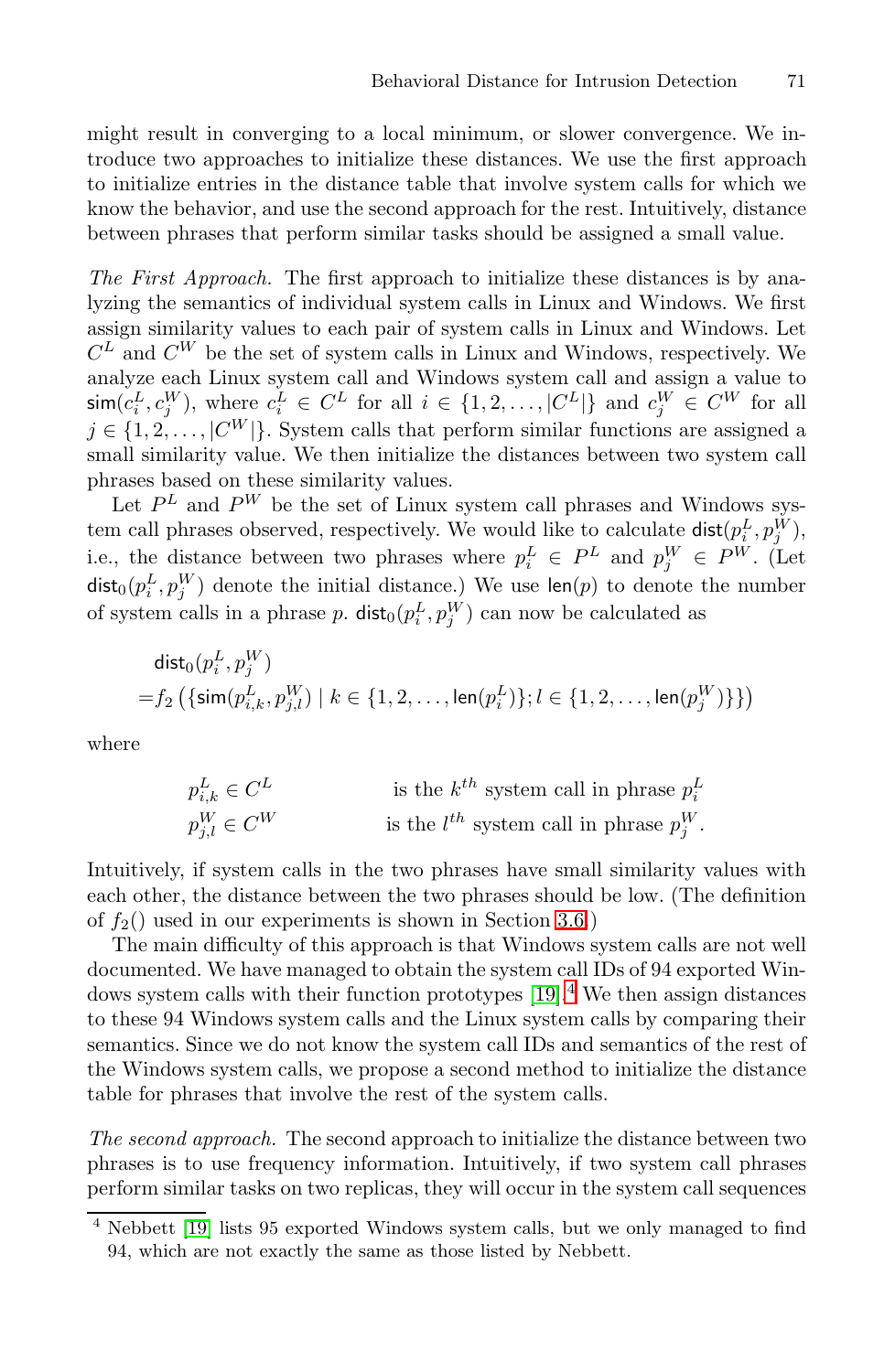in the training data with similar frequencies. We obtain the frequency information when the phrases are first identified by a phrase extraction algorithm and a phrase reduction algorithm; see Section 3.5. The phrase extraction algorithm analyzes system call sequences from sample executions, and outputs a set of system call phrases. The phrase reduction algorithm takes this result and outputs a subset of the system call phrases that are necessary to "cover" the training data, in the sense described below.

The phrase reduction algorithm runs a number of rounds to find the minimal subset of system call phrases identified by the phrase extraction algorithm that can cover the training data. Each round in the phrase reduction algorithm outputs one system call phrase that has the highest coverage (number of occurrences times length of the phrase) in the training data. After the phrase with the highest coverage is found in each round, the system call sequences in the training data are modified by removing all occurrences of that phrase. The phrase reduction algorithm terminates when the training data becomes empty. Let  $\text{cnt}(p_i^L)$ and  $\textsf{cnt}(p_j^W)$  denote the number of occurrences of phrases  $p_i^L$  and  $p_j^W$  in the training data when they are identified and removed by the phrase reduction algorithm, and let  $\mathsf{cnt}(P^L)$  and  $\mathsf{cnt}(P^W)$  denote the total number of occurrences of all phrases. The frequency with which phrases  $p_i^L$  and  $p_j^W$  are identified can be calculated as  $\frac{\text{cnt}(p_i^L)}{\text{cnt}(P^L)}$  and  $\frac{\text{cnt}(p_j^W)}{\text{cnt}(P^W)}$ , respectively.

The idea is that system call phrases identified with similar frequencies in the training data are likely to perform the same task, and therefore will be assigned a lower [dist](#page-11-0)ance.

$$
\operatorname{dist}_0(p_i^L,p_j^W) = f_3\left(\frac{\operatorname{cnt}(p_i^L)}{\operatorname{cnt}(P^L)},\frac{\operatorname{cnt}(p_j^W)}{\operatorname{cnt}(P^W)}\right).
$$

 $f_3()$  compares the frequencies with which phrases  $p_i^L$  and  $p_j^W$  are identified and assigns a distance accordingly. (The definition of  $f_3()$  that we use in our experiments is shown in Section 3.6.) Distances between a system call phrase and the I/D phrase  $\sigma$  are assigned a constant. dist $(\sigma, \sigma)$  is always zero.

**Iteratively Updating the Distance Table.** In this subsection, we show how we use the system call sequences in the training data to update the distance table iteratively. We run a number of iterations. The distances are updated in each iteration, and the process stops when the distance table converges, i.e., when the distance values in the table change by only a small amount in a few consecutive iterations. In each iteration, we first calculate the behavioral distance between any pairs of system call sequences (i.e., system call sequences made by the two replicas when processing the same request) in the training data, using the updated distance values from the previous iteration, and then use the results of the behavioral distance calculation to update the distance table.

Note that the result of the behavioral distance calculation not only gives the minimum of the sum of distances over different alignment schemes, but also the particular alignment that results in the minimum. Thus, we analyze the result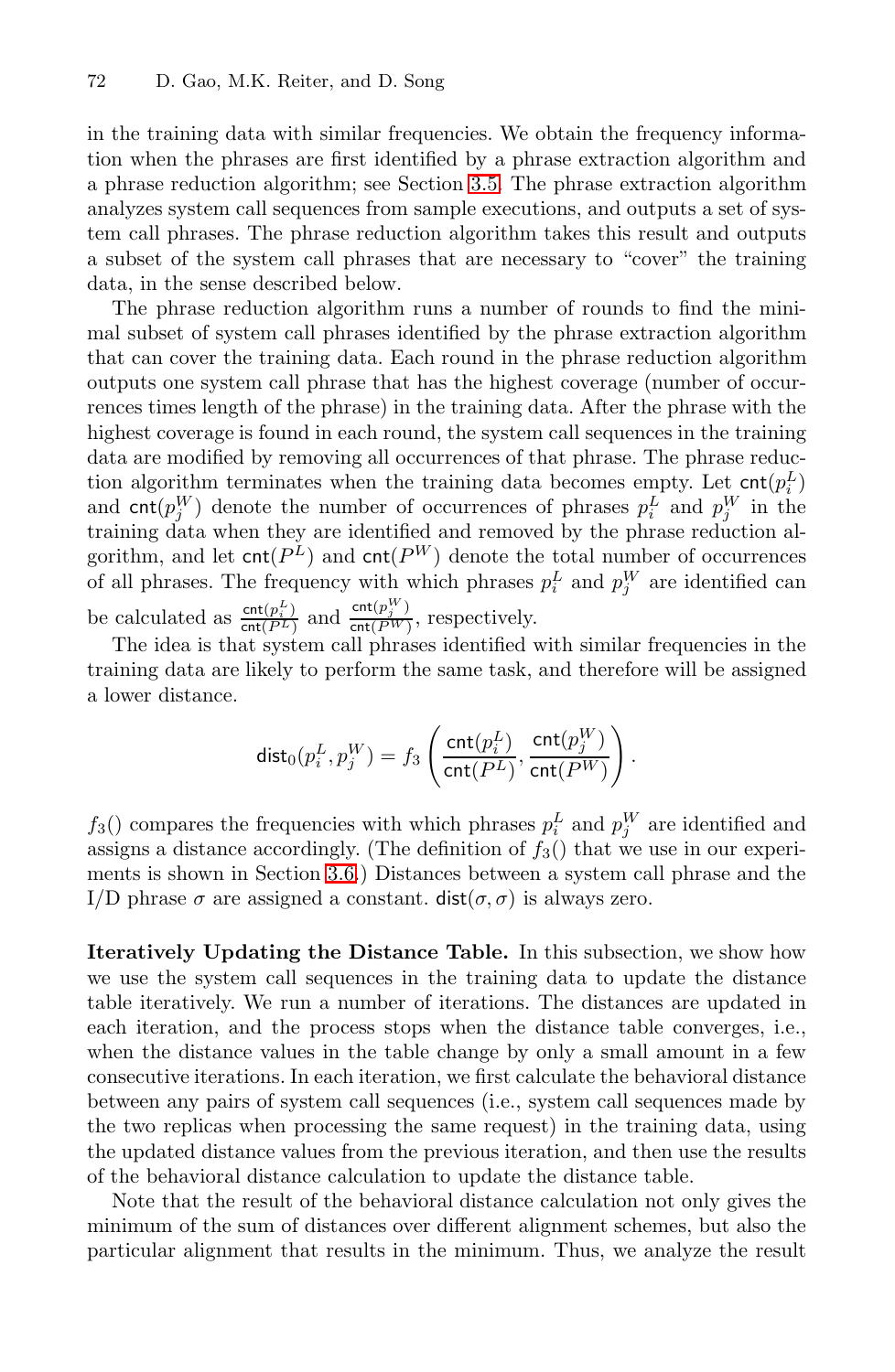of the behavioral distance calculation to find out the frequencies with which two phrases are aligned to each other, and use this frequency information to update the corresponding value in the distance table.

Let  $\operatorname{\mathsf{occ}}_z(p_i^L, p_j^W)$  $\operatorname{\mathsf{occ}}_z(p_i^L, p_j^W)$  $\operatorname{\mathsf{occ}}_z(p_i^L, p_j^W)$  denote the total number of times that  $p_i^L$  and  $p_j^W$  are aligned to each other in the results of the behavioral distance calculation in the  $z^{th}$ iteration. We then update  $\mathsf{dist}(p_i^L, p_j^W)$  as

$$
\mathsf{dist}_{z+1}(p^L_i,p^W_j) = f_4\left(\mathsf{dist}_z(p^L_i,p^W_j), \mathsf{occ}_z(p^L_i,p^W_j)\right).
$$

Intuitively, the larger  $\operatorname{occ}_z(p_i^L, p_j^W)$  is, the smaller  $\operatorname{dist}_{z+1}(p_i^L, p_j^W)$  should be. (The definition of  $f_4$ ) used in our experiments is shown in Section 3.6.)  $\textsf{dist}(p_i^L, \sigma)$  and  $\textsf{dist}(\sigma, p_j^W)$  are updated in the same way, and  $\textsf{dist}(\sigma, \sigma) = 0$ .

After the distances are updated, we start the next iteration, where we calculate the behavioral distances between system call sequences in the training data using the new distance values. The process of behavioral distance calculation and distance table updating repeats until the distance table converges, i.e., when the distance values in the table change by a small amount for a few consecutive iterations.

# <span id="page-10-0"></span>**3.4 Real-Time Monitoring**

After obtaining the distance table by learning, we use the system for real-time monitoring. Each request from a client is sent to both replicas, and such a request results in a sequence of system calls made by each replica. We collect the two system call sequenc[es fr](#page-18-10)[om](#page-17-10) both replicas in real time and calculate the behavioral distance between the two sequences. If the behavioral distance is higher than a threshold, an alarm is raised.

### **3.5 System Call Phrases**

Bef[ore](#page-18-10) we start calculating the behavioral distance, we need to break a system call sequence into system call phrases. System call phrases have been used in intrusion/anomaly detection systems [37,13]. Working on system call phrases significantly improves the p[erfo](#page-18-12)rmance of behavioral distance calculation, since a relatively long system call sequence is recognized as a short sequence of system call phrases.

We use the phrase extraction algorithm TEIRESIAS [23] and the phrase reduction algorithm in [37], which are also used in intrusion/anomaly detection systems [37, 13], to extract system call phrases. The TEIRESIAS algorithm analyzes system call sequences from sample executions, and outputs a set of system call phrases that are guaranteed to be maximal [23]. Maximal phrases (the number of occurrences of which will decrease if the phrases are extended to include any additional system call) capture system calls that are made in a fixed sequence, and therefore intuitively should conform to basic blocks/functions in the program source code. The phrase reduction algorithm takes the result from TEIRESIAS and outputs a subset of the system call phrases that are necessary to cover the training data. Note that other phrase extraction and reduction algorithms can be used.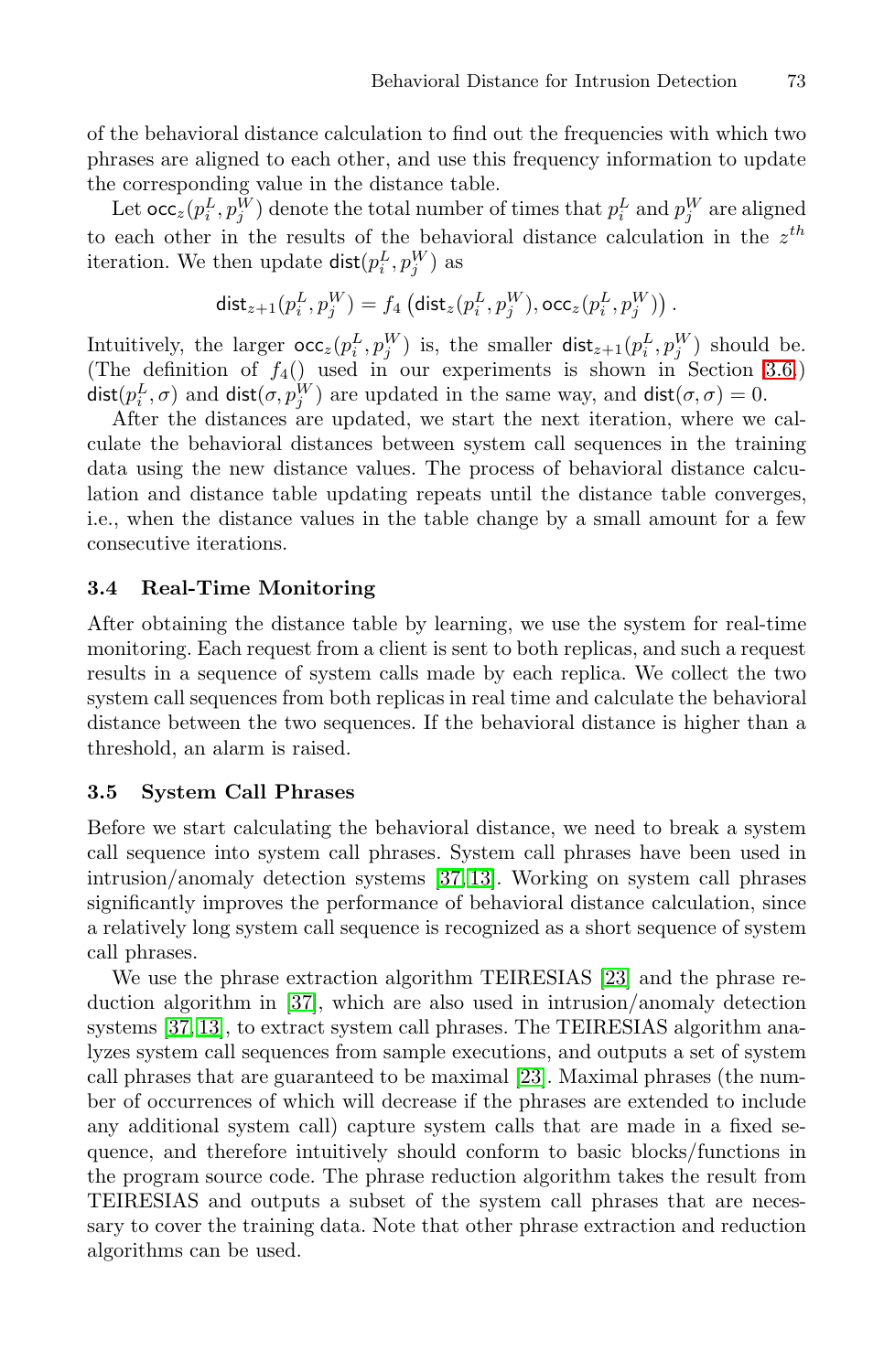For any given system call sequence, there might be more than one way of breaking it into system call phrases. Here we consider all possible ways of breaking it for the behavioral distance calculation and use the minimum as the result. We also group repeating phrases in a sequence and consider only one occurrence of such phrase. The objective is not to "penalize" requests that require longer processing. For example, http requests for large files normally result in long system call sequences with many repeating phrases.

### <span id="page-11-0"></span>**3.6 Parameter Settings**

The settings of many functions and parameters may affect the performance of our system. In particular, the most important ones are the four functions  $f_1()$ ,  $f_2(), f_3()$  and  $f_4().$  There are many ways to define these functions. Good definitions can improve the performance, especially in terms of the false positive and false negative rates. Below we show how these functions are defined in our experiments. We consider as future work to investigate other ways to define these functions, in order to improve the false positive and false negative rates.

These functions are defined as follows in our experiments:

$$
f_1(x, y) = \max(x, y) + 0.2 \min(x, y)
$$
  
\n
$$
f_2(X) = m \arg(X)
$$
  
\n
$$
f_3(x, y) = m(|x - y|)
$$
  
\n
$$
f_4(x, y) = m(0.8x + 0.2m'y)
$$

where m and  $m'$  are normalizing factors used to keep the sum of the costs in the distance table constant in each iteration.

# **4 Evaluations and Discussions**

In this section we evaluate an implementation of our system. We show that the system is able to detect sophisticated mimicry attacks with a low false positive rate. We also show that the performance overhead of our system is moderate.

## <span id="page-11-1"></span>**4.1 Experimental Setup**

We setup a system with two replicas running two webservers and one proxy to serve http requests. Replica **L** runs Debian Linux on a desktop computer with a 2.2 GHz Pentium IV processor, and replica **W** runs Windows XP on a desktop computer with a 2.0 GHz Pentium IV processor. We use another desktop computer with a 2.0 GHz Pentium IV processor to host a proxy server **P**. All the three machines have 512 MB of memory. The Linux kernel on **L** is modified such that system calls made by the webserver are captured and sent to **P**. On **W**, we develop a kernel driver to capture the system calls made by the webserver. A user program obtains the system calls from the kernel driver on **W** and sends them to **P**.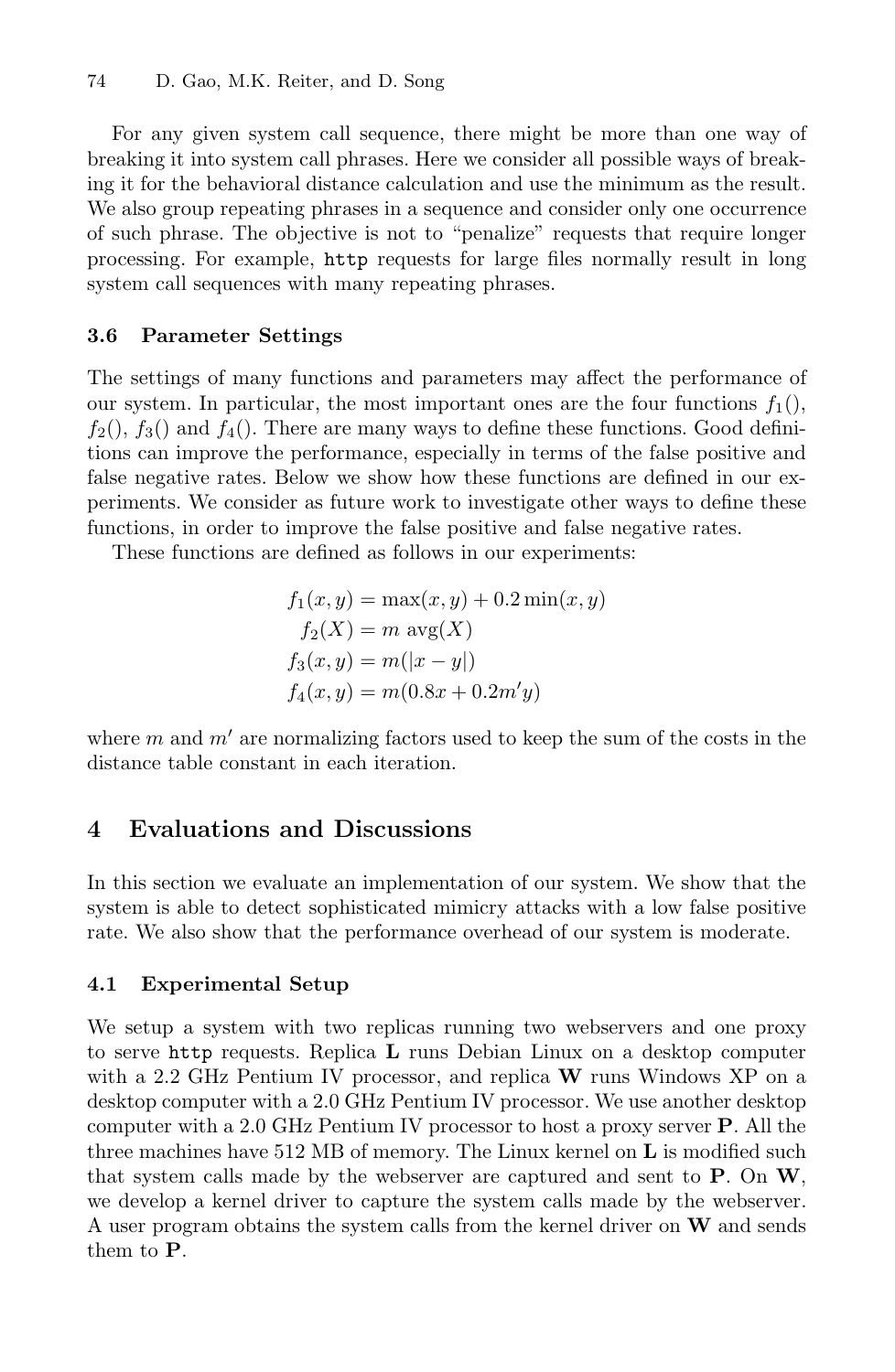<span id="page-12-1"></span>**P** accepts client http requests and forwards them to both **L** and **W**. After processing the requests, **L** and **W** send out responses and the system call sequences made by the server programs. **P** calculates the [beh](#page-17-14)avioral distance betwee[n](#page-18-13) [th](#page-18-13)e two system call sequences, raising an alarm if the behavioral distance exceeds a threshold, and forwards the response to the client if responses from **L** and **W** are the same.

### **4.2 Behavioral Distance Between System Call Sequences**

We run our experiments on three different **http** server programs: Apache [11], Myserver [1] and Abyss [32]. We choose these servers mainly because they work on both Linux and Windows. A collection of html files of size from 0 to 5 MB are served by these http servers. Training and testing data is obtained by simulating a client that randomly chooses a file to download. The client sends 1000 requests, out of which 800 a[re](#page-12-0) used as training data and the remaining 200 are used as testing data.

We run two sets of tests. In the first set of tests we run the same server implementation on the replicas, i.e., both **L** and **W** run Apache, Myserver or Abyss. Training data is used to learn the distances between system call phrases, which are then used to calculate the behavioral distan[ce be](#page-13-0)tween system call sequences in the testing data. Results of the behavioral distance calculations on the testing data are shown in Figure 3 in the form of cumulative distribution functions (x-axis shows the behavioral distance, and y-axis shows the percentage of requests with behavioral distance smaller than the corresponding value on x-axis.). Figure 3 clearly shows that legitimate requests result in system call sequences with small behavioral distance.

In the second set of tests, we run different servers on **L** and **W**. Figure  $4(a)$ shows the results when **L** is running Myserver and **W** is running Apache, and Figure 4(b) shows results when **L** is running Apache and **W** is running Myserver. Although the behavioral distances calculated are not as small as those obtained in the first set of tests, the results are still very encouraging. This set of tests shows that our system cannot only be used when replicas are running the same servers on different operating systems, but also be used when replicas are running different servers. Our approach is thus an alternative to output voting for server

<span id="page-12-0"></span>

**Fig. 3.** CDF of behavioral distances when replicas are running the same server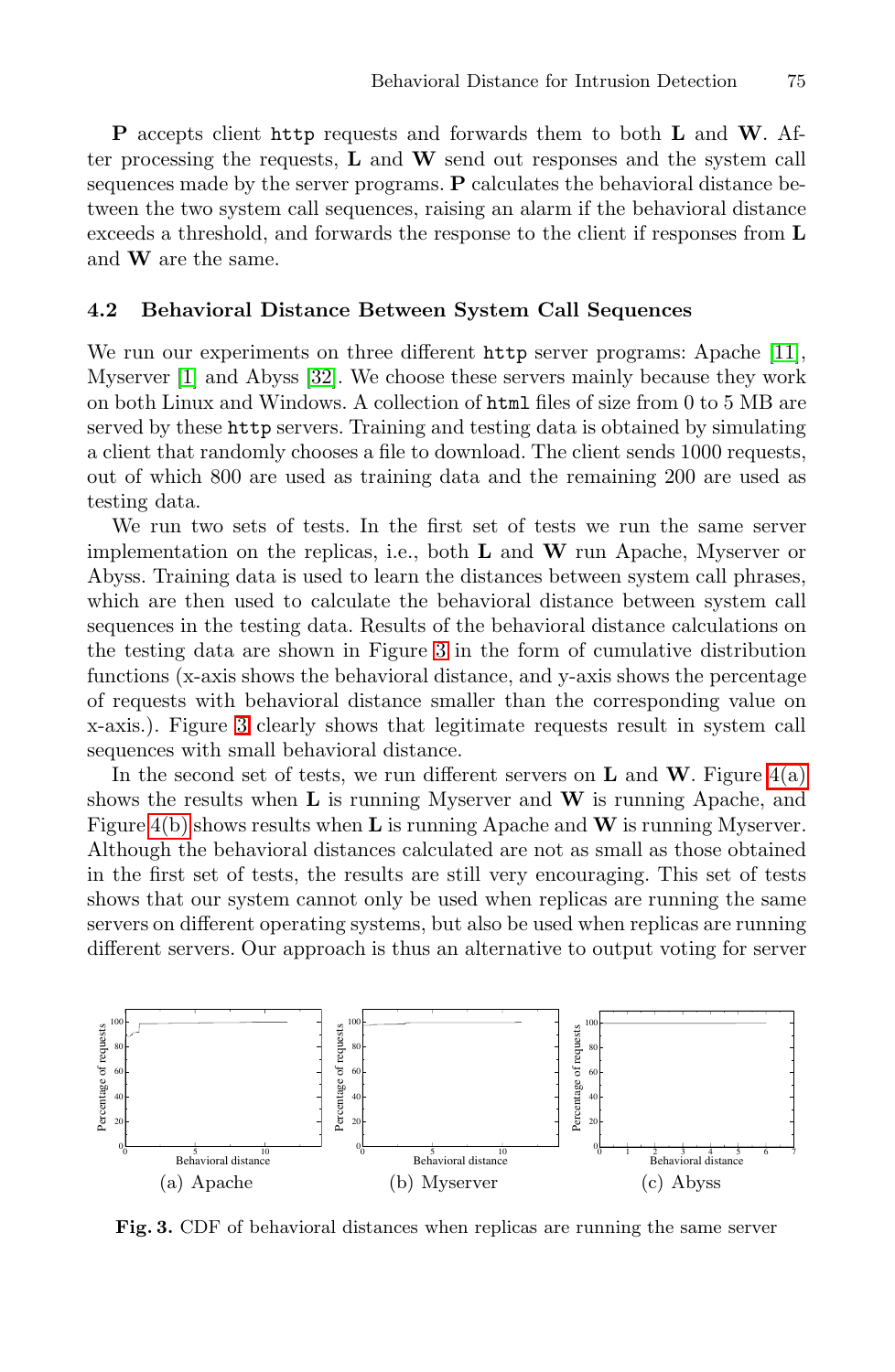<span id="page-13-0"></span>

**Fig. 4.** CDF of behavioral distances when replicas are running different servers

<span id="page-13-1"></span>implementations that do not always provide identical responses to the same request  $(c.f., [4])$ .

### **4.3 Resilien[ce](#page-18-10) Against Mimicry Attacks**

Section 4.2 shows that legitimate requests [to](#page-18-1) [the](#page-18-2) replicas result in system call sequences with small behavioral distances. In this section, we show that attack traffic will result in system call sequences of large behavioral distances. However, our emphasis is not on simple attacks which can be detected by intrusion/anomaly detection systems on individual replicas. (We did try two known attacks on an Abyss webserver, and results show that they are detected by isolated anomaly detection systems [37] on any one of the replicas.) Instead, we focus on more sophisticated attacks, namely mimicry attacks [36, 31].

An attack that injects code into the address space of a running process, and then causes the process to jump to the injected code, results in a sequence of system calls issued by the injected code. In a mimicry attack, the injected code is crafted so that the "attack" system calls are embedded within a longer sequence that is consistent with the program that should be running in the process. As shown in [36, 13], mimicry attacks are typically able to evade detection by hostbased intrusion/anomaly detection systems that monitor system call sequences.

We analyze a very general mimicry attack, in which the attacker tries to make system call open followed by system call write, when the vulnerable server is processing a carefully crafted http request with attack code embedded. This simple attack sequence is extremely common in many attacks, e.g., the addition of a backdoor root account into the password file. We assume that the attacker can launch such an attack on only one of the replicas using a single request; i.e., either the vulnerability exists only on one of the replicas, or if both replicas are vulnerable, an attacker can inject code that makes system calls of his choice on only one of the replicas. To our knowledge, there is no existing code-injection attacks that violate this assumption, when the replicas are running Linux and Microsoft Windows; nor do we know how to construct one except in very specialized cases.

We perform two tests with different assumptions. The first test assumes that the attacker is trying to evade detection by an existing anomaly detection tech-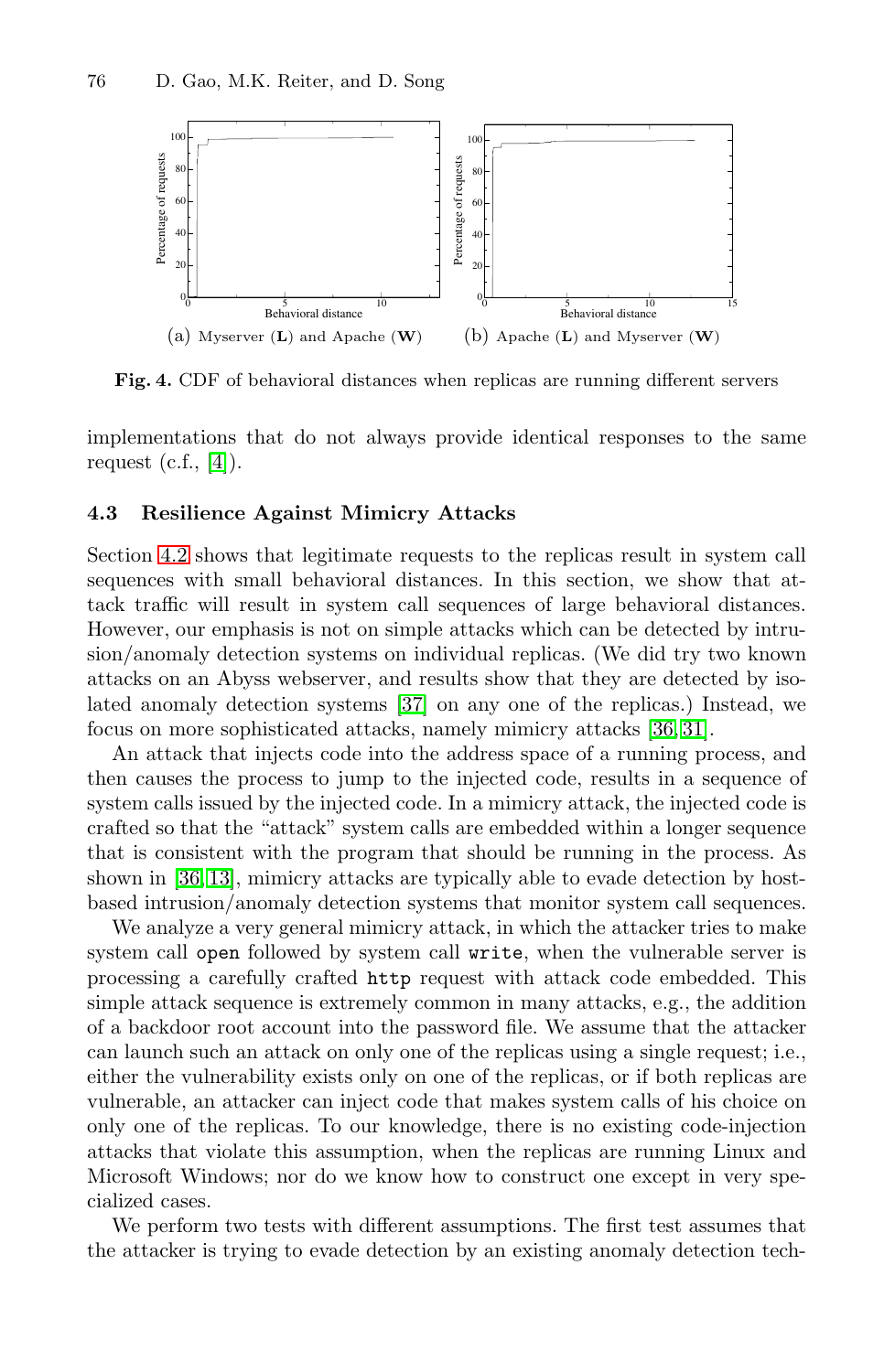<span id="page-14-0"></span>

| Server on L                                                                                                                       | Apache              | Abyss    | Myserver  | Myserver  | Apache    |
|-----------------------------------------------------------------------------------------------------------------------------------|---------------------|----------|-----------|-----------|-----------|
| Server on $W$                                                                                                                     | Apache              | Abyss    | Myserver  | Apache    | Myserver  |
| Mimicry on $L$ (test 1)                                                                                                           | 10.283194           | 9.821795 | 26.656983 | 6.908590  | 32.764897 |
|                                                                                                                                   | 99.9093 %           | $100\%$  | $100\%$   | 99.4555 % | $100\%$   |
| Mimicry on <b>W</b> (test 1) $\begin{bmatrix} 6.842813 & 5.492936 & 9.967780 \\ 99.4555 & 899.9093 & 89.904555 & 8 \end{bmatrix}$ |                     |          |           | 13.354194 | 5.280875  |
|                                                                                                                                   |                     |          |           | $100\%$   | 99.4555 % |
| Mimicry on $L$ (test 2)                                                                                                           | 3.736               | 1.828    | 13.657    | 2.731     | 13.813    |
|                                                                                                                                   | 98.9111 % 99.8185 % |          | $100\%$   | 98.9111 % | $100\%$   |
| Mimicry on W (test 2) 98.7296 % 99.8185 % 98.0944 % 98.9111 % 97.8221 %                                                           | 2.65                | 2.687    | 2.174     | 2.187     | 2.64      |
|                                                                                                                                   |                     |          |           |           |           |

**Table 1.** Behavioral distance of mimicry attacks

nique running on one of the replicas. In particular, the anomaly detection technique we consider here is one that uses variable-length system call phrases in modeling normal behavior of the running program [37]. In other words, the first test assumes that the attacker does not know that we are utilizing a behavioral distance calculation between replicas (or indeed that there are multiple replicas). In the second test, we assume that the attacker not only understands that our behavioral distance calculation between replicas is being used, but also has a copy of the distance table that is used in the behavioral distance calculation. This means that an attacker in the second test is the most powerful attacker, who knows everything a[bo](#page-14-0)ut our system. In both tests, w[e e](#page-14-0)xhaustively search for the best mimicry attack. In the first test, the "best" mimicry attack is that which [make](#page-12-1)s the minimal number of system calls while remaining undetected. In the seco[nd](#page-14-0) test, the "best" mimicry attack is that which results in the smallest behavioral distance between system call sequences from the two replicas. We assume that the mimicry attack in both cases results in a request to the uncorrupted replica that produces a "page not found" response.

Results of both tests are shown in Table 1. For each individual test, Table 1 shows the behavioral distance of the best mimicry attack, and the percentage of testing data (from Section 4.2) that has a smaller behavioral distance. That is, the percentage shown in Table 1 indicates the true acceptance rate of our system when the detection threshold is set to detect the best mimicry attack. As shown, these percentages are all very close to 100%, which means that the false alarm rate of our technique is relatively low, even when the system is configured to detect the most sophisticated mimicry attacks. Moreover, by comparing results from [the t](#page-13-1)wo sets of tests, we can also see the trade-off between better detection capability and lower false positive rate. For example, by setting the threshold to detect any mimicry attacks that could have evaded detection by an isolated intrusion/anomaly detection system on one of the replicas (results in test 1), our system will have a much lower false positive rate (between 0% and 0.5%).

### **4.4 Performance Overhead**

Section 4.2 and Section 4.3 show that our method for behavioral distance is more resilient against mimicry attacks than previous approaches and has low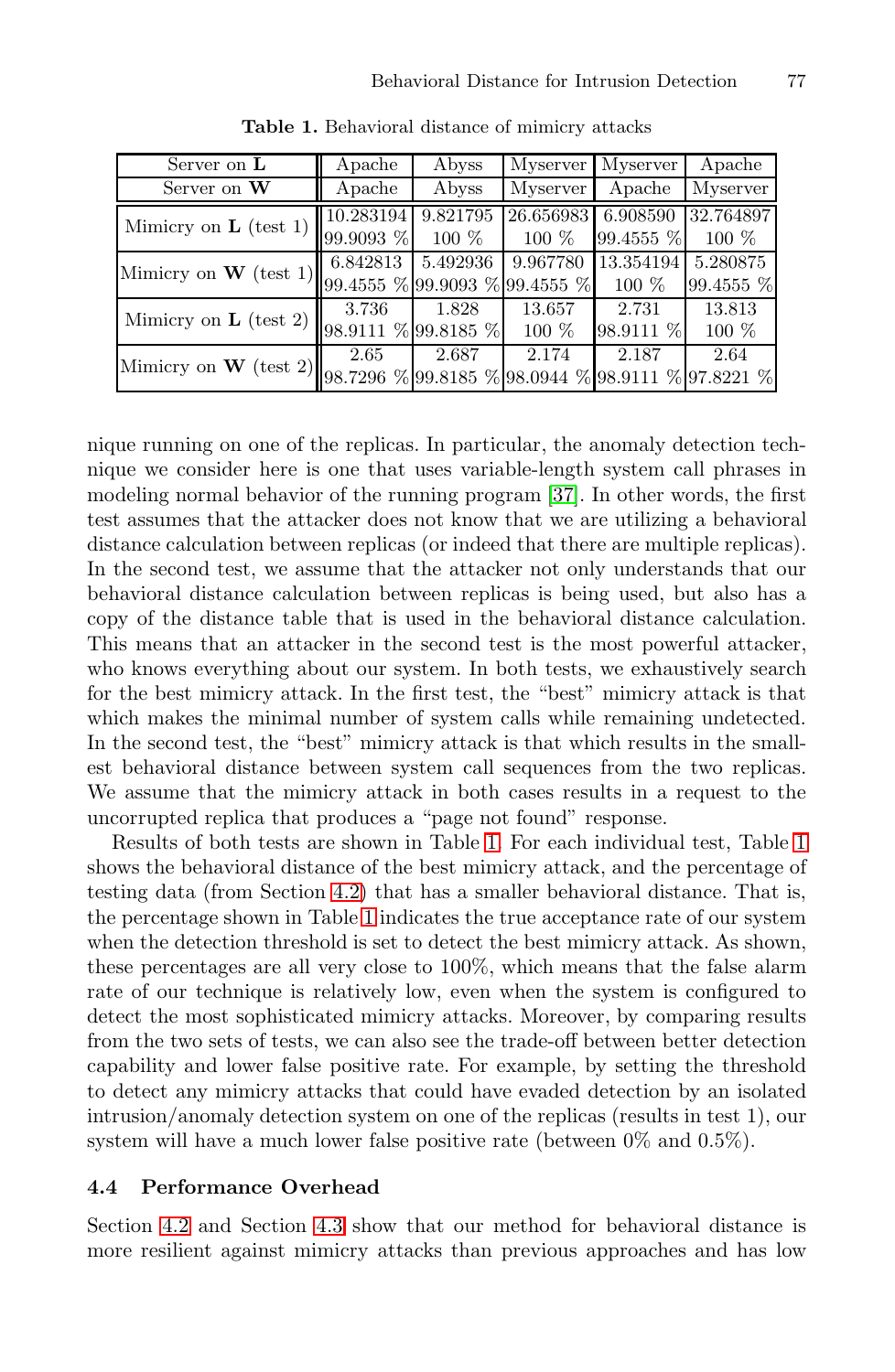false positive rate. In this section, we evaluate the performance overhead of our implementation of the behavioral distance calculation by measuring the throughput of the http servers and the average latency of the requests. The performance evaluation shows that the performance overhead is moderate. Also note that our current implementation is unoptimized, so the performance overhead will be even lower with an optimized implementation.

We run two experiments to evaluate our performance overhead. First, we evaluate the performance degradation of a single server due to the overhead of having to extract and send the system call information to another machine to compute the behavioral distance. Second, we show our performance overhead in comparison to a fault-tolerant system that compares the responses from replicas before returning the response to the client ("output voting").

**Performance Overhead of Extracting and Sending System Call Information.** In this experiment, we run two different tests on one single server running Windows operating system (with a 2.0 GHz Pentium IV processor and 512 MB memory). In both tests, we utilize the static test suite shipped with WebBench 5.0 [34] to test the throughput and latency of the server when the server is fully utilized. In the first test, the machine simply runs the Abyss X1 webserver. In the second test, the machine runs the same webserver and also extracts and sends out the system call information to another machine for the behavioral distance calculation (though this calculation is not on the critical path of the response). We compared the difference in throughput and latency between the two tests. Our experiment results show that the second test has a 6.6% overhead in throughpu[t an](#page-11-1)d 6.4% overhead in latency compared to the first test. This shows that intercepting and sending out system call information causes very low performance overhead on a single server in terms of both throughput and latency.

**Perf[orm](#page-18-14)ance Overhead Compared to Output Voting.** We perform three tests to measure the performance overhead of our implementation of the behavioral distance on a replicated system with Abyss X1 webservers. The experimental setup is the same as sh[ow](#page-16-0)n in Section 4.1, except that we use another machine **T** (with a 2.0 GHz Pentium IV processor and 512 MB memory) to generate client requests, and in one of the tests we also have yet another machine **C** to perform the behavioral distance calculation. We use the benchmark program WebBench 5.0 [34] in all the three tests. All tests utilize the static test suite shipped with WebBench 5.0, except that we simulate 10 concurrent clients throughout the tests. Each test was run for 80 minutes with statistics calculated at 5-minute intervals. Results are shown in Figure 5.

In the first test, replicas **L** and **W** only serve as webservers, without the kernel patch (on Linux) or kernel driver (on Windows) to capture the system call sequences. Proxy **P** does output voting, which means that responses from **L** and **W** are compared before being sent to the client **T**. This test is used as the reference in our evaluation.

In the second test, besides output voting on **P**, replicas **L** and **W** capture the system calls made by the webservers and send them to machine **C**, which does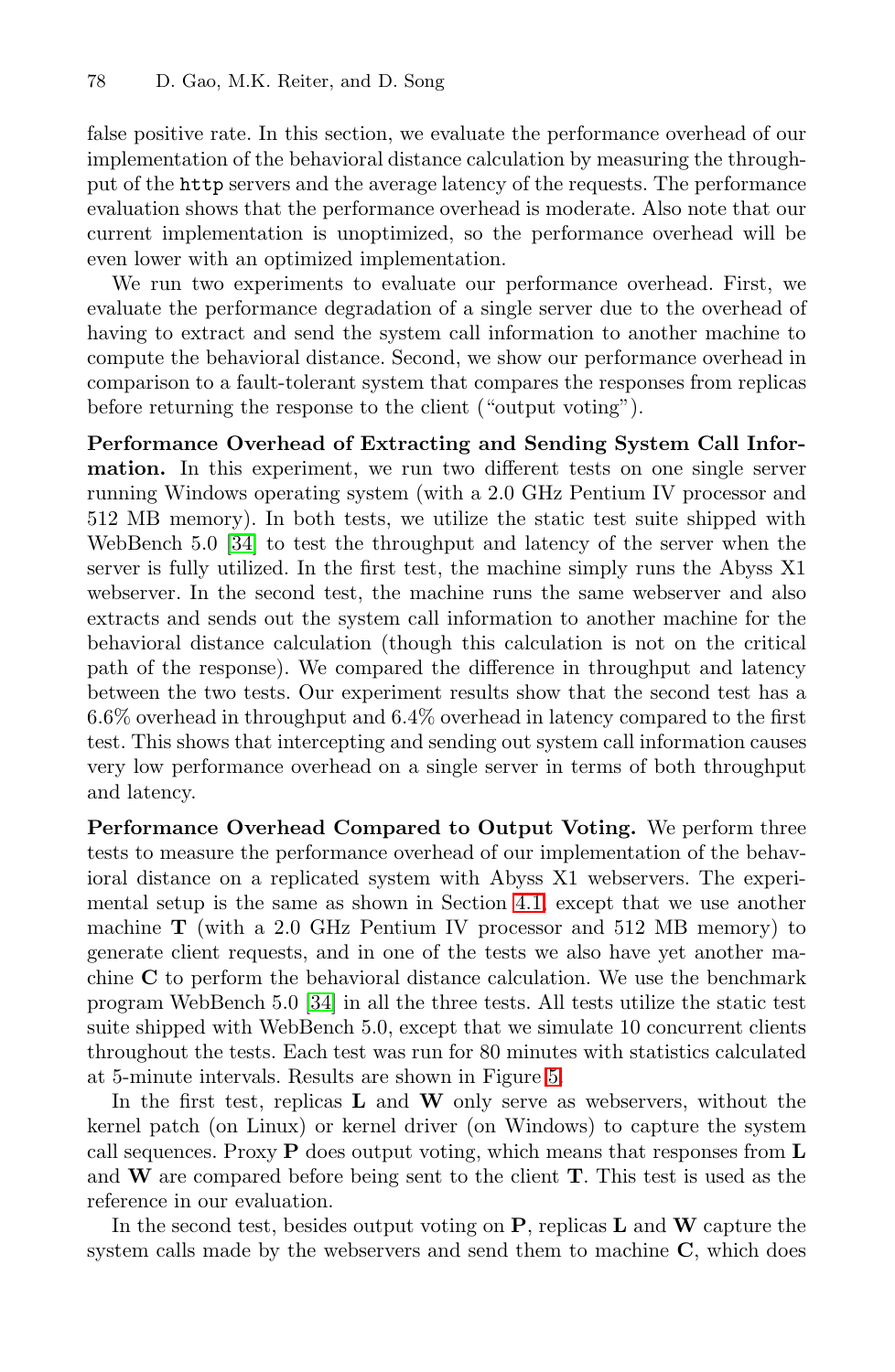<span id="page-16-0"></span>

**Fig. 5.** Performance overhead

the behavioral distance calculation. Note that in this test the behavioral distance calculation is not on the critical path of responding to the client. The purpose of this test is to show the overhead for capturing the system call information (and analyzing it off-line). As seen from Figure 5, this results in very small overhead: 3.58% in throughput and 0.089 millisecond in latency on average.

In the last test, output voting and the behavioral distance calculation are both performed on the proxy **P** on the critical path of responding to the client, i.e., the response is sent to the client only after the behavioral distance calculation and output comparison complete. To improve performance, **P** caches behavioral distance calculations, so that identical calculations are not performed repeatedly. Figure 5 shows that the proxy needs about 50 minutes to reach its optimal performance level. After that, clients experience about a 24.3% reduction in throughput and 0.848 millisecond overhead in latency, when compared to results from the first test.

The results suggest that we need to use a slightly more powerful machine for the proxy, if we want to do behavioral distance calculation on the critical path of server responses, for servers to remain working at peak throughput. However, even in our tests the overhead in latency is less than a millisecond.

# **5 Conclusion**

In this paper, we introduce behavioral distance for evaluating the extent to which two processes behave similarly in response to a common input. Behavioral distance can be used to detect a software fault or attack on a replica, particularly one that does not immediately yield evidence in the output of the replica. We propose a measure of behavioral distance and a realization of this measure using the system calls emitted by processes. Through an empirical evaluation of this measure using three web servers on two different platforms (Linux and Windows), we demonstrate that this approach is able to detect sophisticated mimicry attacks with low false positive rate and moderate overhead.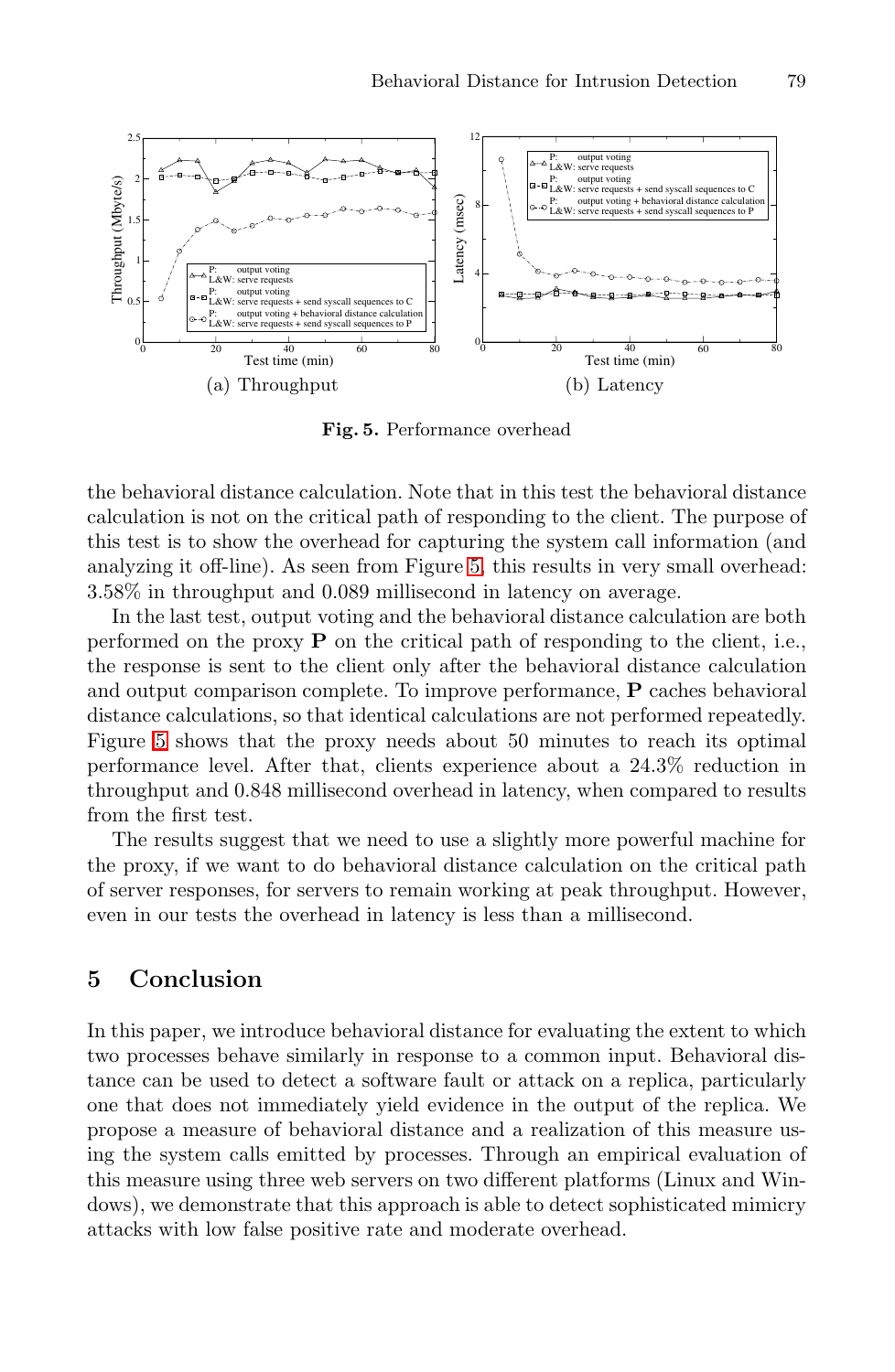# <span id="page-17-5"></span><span id="page-17-3"></span><span id="page-17-2"></span>**References**

- 1. Myserver. http://www.myserverproject.net.
- 2. L. Alvisi, D. Malkhi, E. Pierce, and M. K. Reiter. Fault detection for Byzantine quorum systems. IEEE Transactions on Parallel Distributed Systems, 12(9), September 2001.
- 3. R. W. Buskens and Jr. R. P. Bianchini. Distributed on-line diagnosis in the presence of arbitrary faults. In Proceedings of the 23rd International Symposium on Fault-Tolerant Computing, pages 470–479, June 1993.
- 4. M. Castro, R. Rodrigues, and B. Liskov. Base: Using abstraction to improve fault tolerance. ACM Transactions on Computer Systems (TOCS), 21(3):236–269, 2003.
- <span id="page-17-9"></span>5. L. Chen and A. Avizienes. n-version programming: A fault-tolerance approach to reliability of software operation. In Proceedings of the 8th International Symposium on Fault-Tolerant Computing, pages 3–9, 1978.
- <span id="page-17-8"></span>6. S. Cheung, R. Crawford, M. Dilger, J. Frank, J. Hoagland, K. Levitt, J. Rowe, S. Staniford-Chen, R. Yip, and D. Zerkle. The design of GrIDS: A graph-based intrusion detection system. Technical Report CSE-99-2, Computer Science Department, U.C. Davis, 1999.
- <span id="page-17-7"></span>7. C. Collberg, C. Thomborson, and D. Low. Manufacturing cheap, resilient, and stealthy opaque constructs. In Proceedings of the ACM Symposium on Principles of Programming Languages, January 1998.
- <span id="page-17-14"></span><span id="page-17-11"></span>8. H. H. Feng, J. T. Giffin, Y. Huan[g, S. Jha, W. Lee, and B. P](http://httpd.apache.org). Miller. Formalizing sensitivity in static analysis for intrusion detection. In Proceedings of the 2004 IEEE Symposium on Security and Privacy, 2004.
- <span id="page-17-10"></span>9. H. H. Feng, O. M. Kolesnikov, P. Fogla, W. Lee, and W. Gong. Anomaly detection using call stack information. In Proceedings of the 2003 IEEE Symposium on Security and Privacy, 2003.
- <span id="page-17-0"></span>10. S. Forrest and T. A. Langstaff. A sense of self for unix processes. In Proceedings of the 1996 IEEE Symposium on Security and Privacy, 1996.
- <span id="page-17-1"></span>11. The Apache Software Foundation. Apache http server. http://httpd.apache.org.
- <span id="page-17-12"></span>12. D. Gao, M. K. Reiter, and D. Song. Gray-box extraction of execution graph for anomaly detection. In Proceedings of the 11th ACM Conference on Computer  $\mathcal{B}$ Communication Security, 2004.
- <span id="page-17-4"></span>13. D. Gao, M. K. Reiter, and D. Song. On gray-box program tracking for anomaly detection. In Proceedings of the 13th USENIX Security Symposium, 2004.
- 14. J. T. Giffin, S. Jha, and B. P. Miller. Detecting manipulated remote call streams. In Proceedings of the 11th USENIX Security Symposium, 2002.
- <span id="page-17-6"></span>15. J. T. Giffin, S. Jha, and B. P. Miller. Efficient context-sensitive intrusion detection. In Proceedings of Symposium on Network and Distributed System Security, 2004.
- <span id="page-17-13"></span>16. C. Kruegel, D. Mutz, F. Valeur, and G. Vigna. On the detection of anomalous system call arguments. In Proceedings of the 8th European Symposium on Research in Computer Security (ESORICS 2003), 2003.
- 17. L. Lamport. The implementation of reliable distributed multiprocess systems. In Computer Networks 2, 1978.
- 18. X. Lu. A Linux executable editing library. Master's thesis, Computer and Information Science Department, National Unviersity of Singpaore, 1999.
- 19. G. Nebbett. Windows NT/2000 Native API Reference. Sams Publishing, 2000.
- 20. M. Nei and S. Kumar. Molecular Evolution and Phylogenetics. Oxford University Press, 2000.